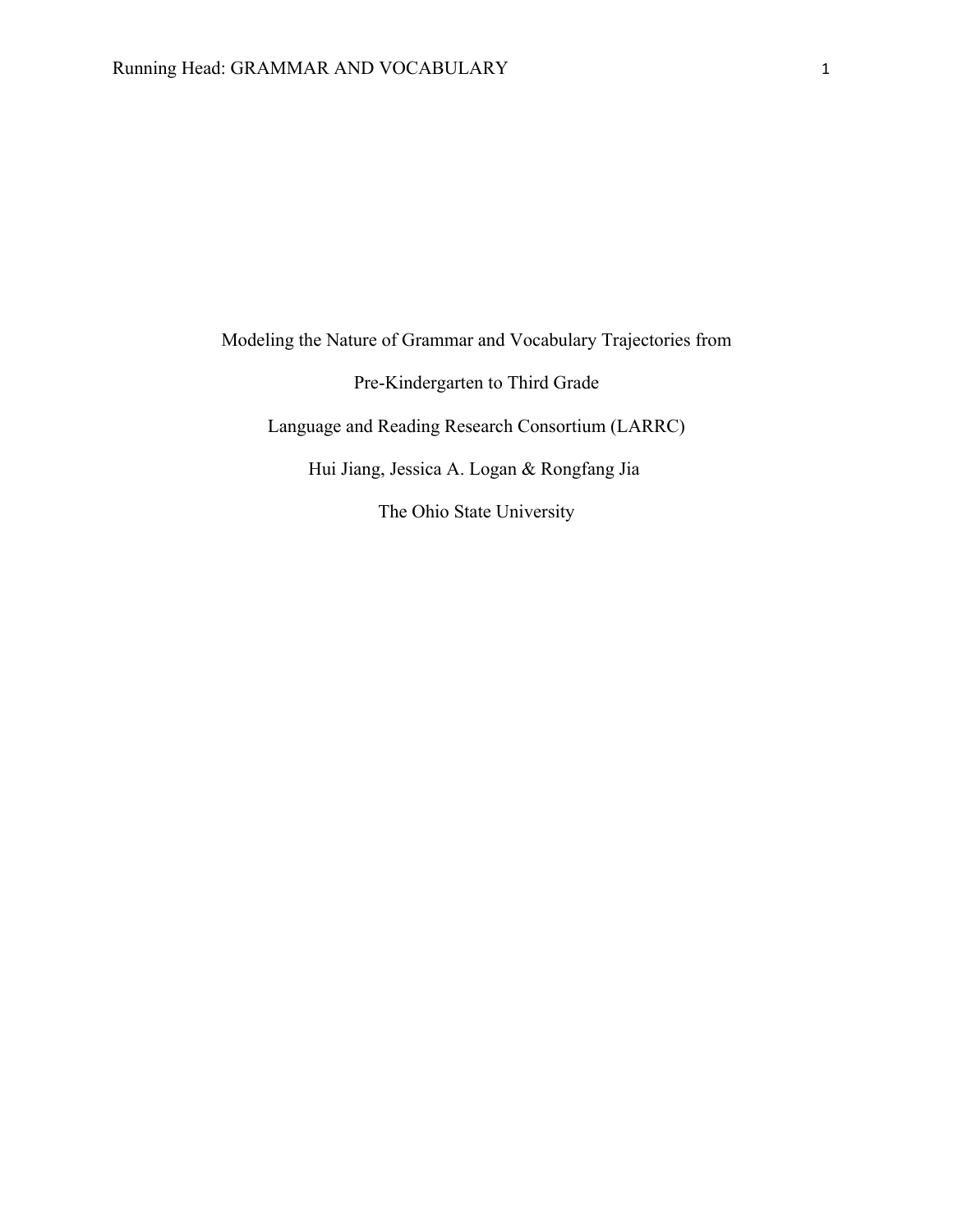#### **Author Note**

This paper was prepared by a Task Force of the Language and Reading Research Consortium (LARRC) consisting of Laura Justice (Convener), Kate Cain, Hui Jiang, Jessica Logan, and Rongfang Jia. LARRC project sites and investigators are as follows:

**Ohio State University** (Columbus, OH): Laura M. Justice (Site PI), Richard Lomax, Ann O'Connell, Jill Pentimonti, Stephen A. Petrill<sup>1</sup>, Shayne B. Piasta

**Arizona State University** (Tempe, AZ): Shelley Gray (Site PI), Maria Adelaida Restrepo.

**Lancaster University** (Lancaster, UK): Kate Cain (Site PI).

**University of Kansas** (Lawrence, KS): Hugh Catts<sup>2</sup> (Site PI), Mindy Bridges, Diane Nielsen.

**University of Nebraska-Lincoln** (Lincoln, NE): Tiffany Hogan<sup>3</sup> (Site PI), Jim Bovaird, J. Ron Nelson.<sup>4</sup>

1. Stephen A Petrill was a LARRC co-investigator from 2010-2013.

- 2. Hugh Catts is now at Florida State University.
- 3. Tiffany Hogan is now at MGH Institute of Health Professions.
- 4. J. Ron Nelson was a LARRC co-investigator from 2010-2012.

This work was supported by grant # R305F100002 of the Institute of Education Sciences' Reading for Understanding Initiative. We are deeply grateful to the numerous staff, research associates, school administrators, teachers, children, and families who participated. The views presented in this work do not represent those of the federal government, nor do they endorse any products or findings presented herein. Correspondence concerning this work should be sent to Laura Justice (justice.57@osu.edu).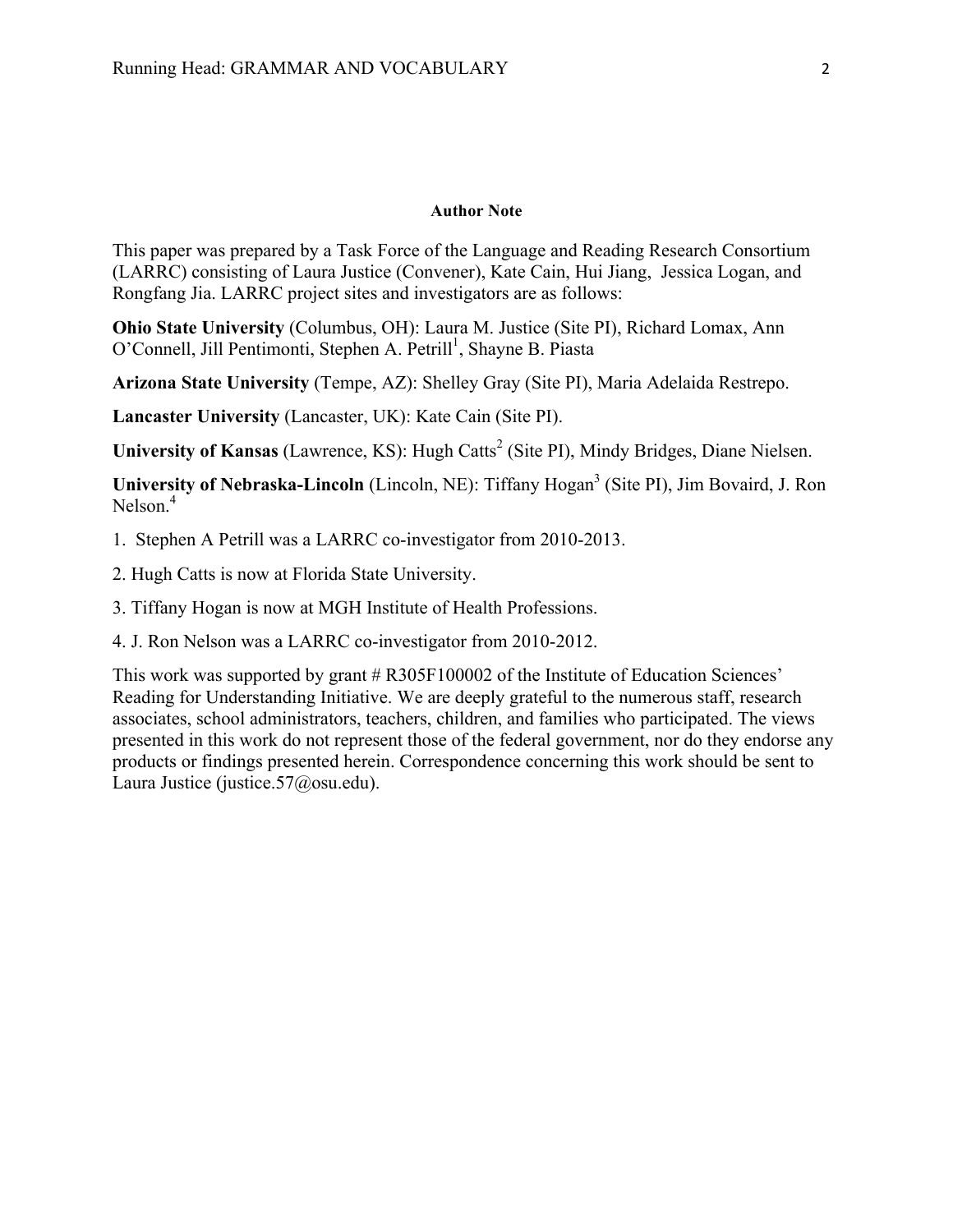## Abstract

Purpose. This study investigated the longitudinal development of two important contributors to reading comprehension, grammar and vocabulary skills. The primary interest was to examine the trajectories of the two skill areas from preschool to third grade.

Methods. The study involved a longitudinal sample of 420 children from four sites. Language skills including grammar and vocabulary were assessed annually with multiple measures. Multivariate latent growth curve modeling was used to examine the developmental trajectories of grammar and vocabulary, to test the correlation between the two domains, and to investigate the effects of demographic predictors on language growth.

Results. Results showed that both grammar and vocabulary exhibited decelerating growth from preschool to grade 2. In grade 3 grammar growth further flattened while vocabulary continued to grow stably. Growth of vocabulary and grammar were positively correlated. Demographic characteristics such as child gender and family socioeconomic status were found to predict the intercept but not the slope of the growth trajectories.

Conclusions. Children's growth in grammar skills is differentiated in a number of important ways from their growth in vocabulary skills. Results of this study suggest the need to differentiate these dimensions of language when seeking to closely examine growth from preschool to primary grades.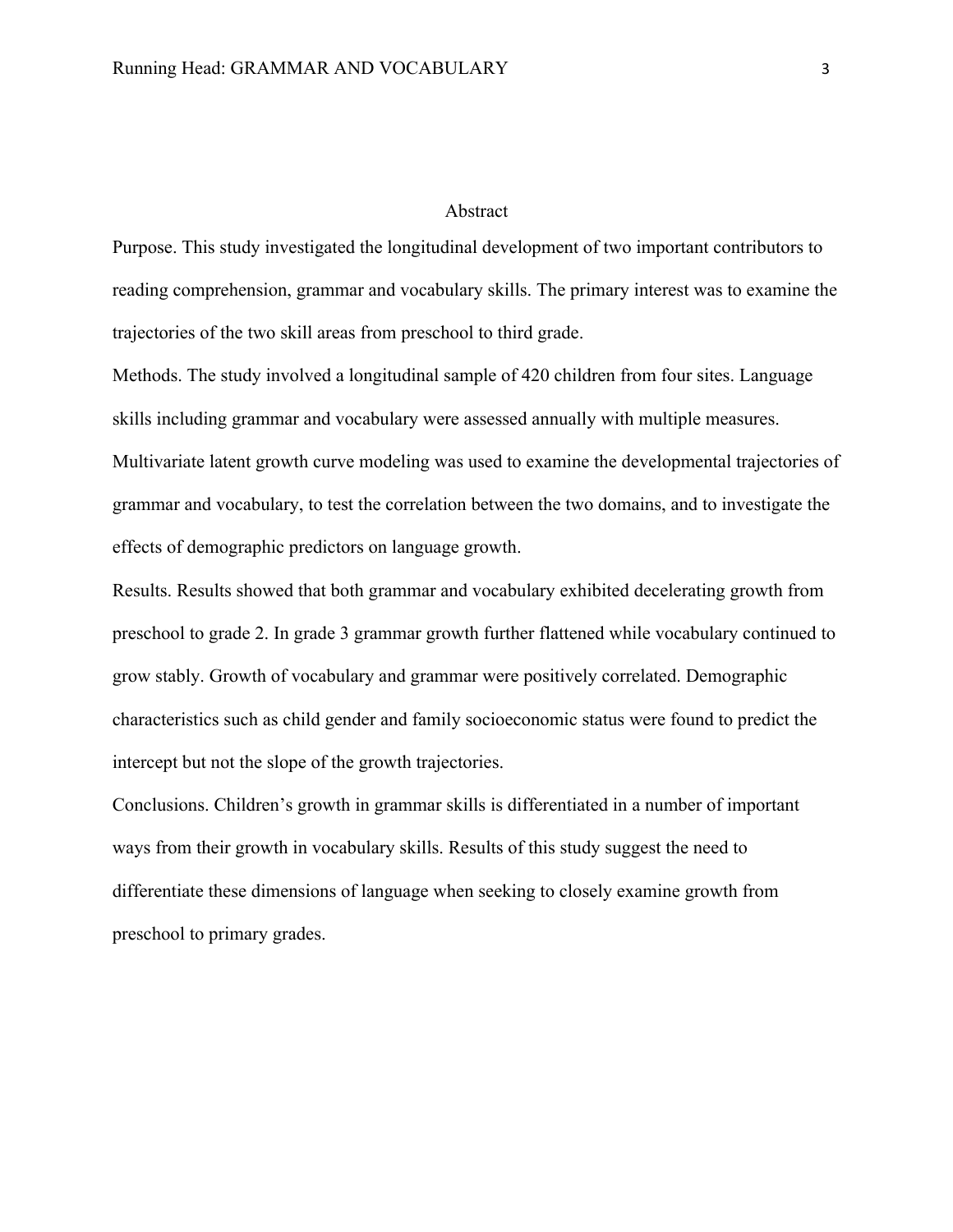## Modeling the Nature of Grammar and Vocabulary Trajectories from

## Pre-Kindergarten to Third Grade

Language development is one of the most renowned and well-documented accomplishments of the early childhood years. From the time of the first birthday into the early primary grades, children's language growth exhibits a very steep trajectory, influenced by both genetic and environmental factors (Hayiou - Thomas, Dale, & Plomin, 2012). The relatively slow developments in language skill observed during the first year of life, such as the emergence of canonical babbling and referential gestures (Eilers et al., 1993), are followed in the second year of life by what is often described as a language 'spurt' (Ganger & Brent, 2004): children begin to acquire numerous new words per day and to combine these words into two- and threeword combinations to express increasingly complex needs and interests. Over the forthcoming years, from two to about nine years of age, children will achieve a near-mature adult-like language system (Gleitman, Gleitman, & Shipley, 1972), with neurobiological correlates (e.g., syntactic density in the language-processing areas of the brain) approximating the adult range (Huttenlocher, 2009). The rapid advances in language skill, based on behavioral indices, as well as corresponding changes in the functional anatomy of the language processing systems of the brain, contribute to the perspective that the first eight or nine years of life are a 'sensitive period' for language acquisition (Fox, Levitt, & Nelson, 2010).

Two domains of language skill often of interest to researchers as well as other constituents, including preschool and primary-grade teachers, are grammar and vocabulary, especially given their strong contribution to reading achievement. Recent work shows that children's grammar and vocabulary skills at third grade are among the strongest correlates of skilled reading comprehension, even as compared to other prominent predictors including word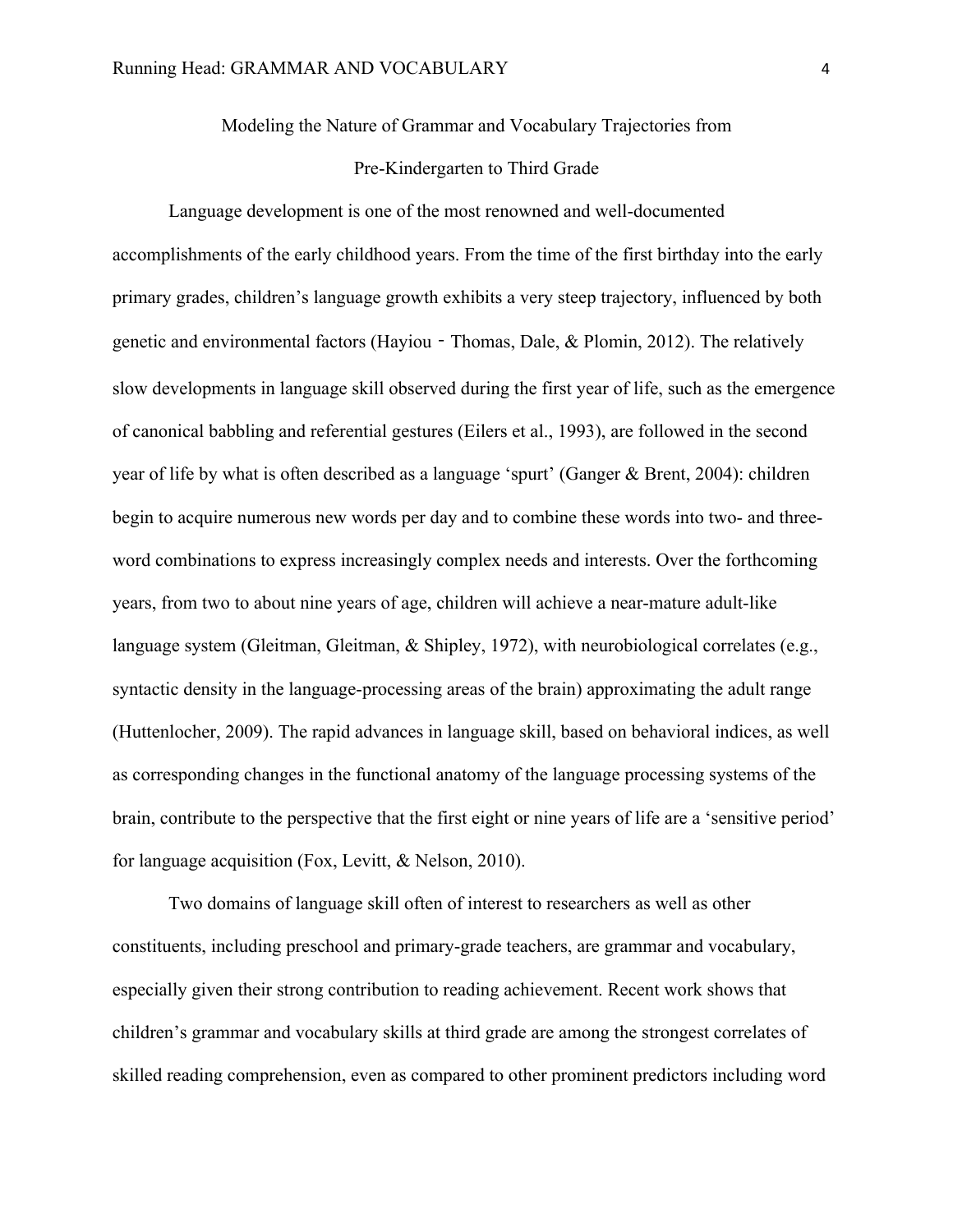recognition, working memory, and higher-level language processing (e.g., comprehension monitoring, inferencing) (Language and Reading Research Consortium & Logan, in press). Further, the contribution of grammar and vocabulary to reading comprehension spans the entire continuum of reading-comprehension skill, explaining significant amounts of variance in comprehension for poor, average, and above-average readers (Language and Reading Research Consortium & Logan, in press). The importance of these domains of language skill to children's performance in a particularly important area of formal schooling, namely reading achievement, has contributed to a growing interest in advancing our understanding of the nature of children's growth in vocabulary and grammar skills from early into middle childhood.

In the present study, we examined children's growth in grammar and vocabulary skill from an average of five to ten years of age, spanning pre-kindergarten to third grade. Of special interest was examining the shape of growth trajectories in these two linguistic domains over these grades and the relations among the domains developmentally. This study therefore employed multivariate latent growth modeling to advancing our understanding of children's language development as they transition from preschool into the primary grades.

With respect to examining the shape of growth trajectories, there is considerable evidence showing that children's grammar and vocabulary skills incrementally and continuously grow over time, such that children who comprehend very few words and have very primitive grammars at age one have thousands of words and complex grammatical systems by adolescence. Experts contend that continuous growth in language skill across early childhood represents an ongoing restructuring of grammatical rules and lexical representations reflective of ongoing exposure to linguistic stimuli within the environment (Pinker, 2015; Verhoeven, van Leeuwe, & Vermeer, 2011). However, we do not have a full understanding of the shape of the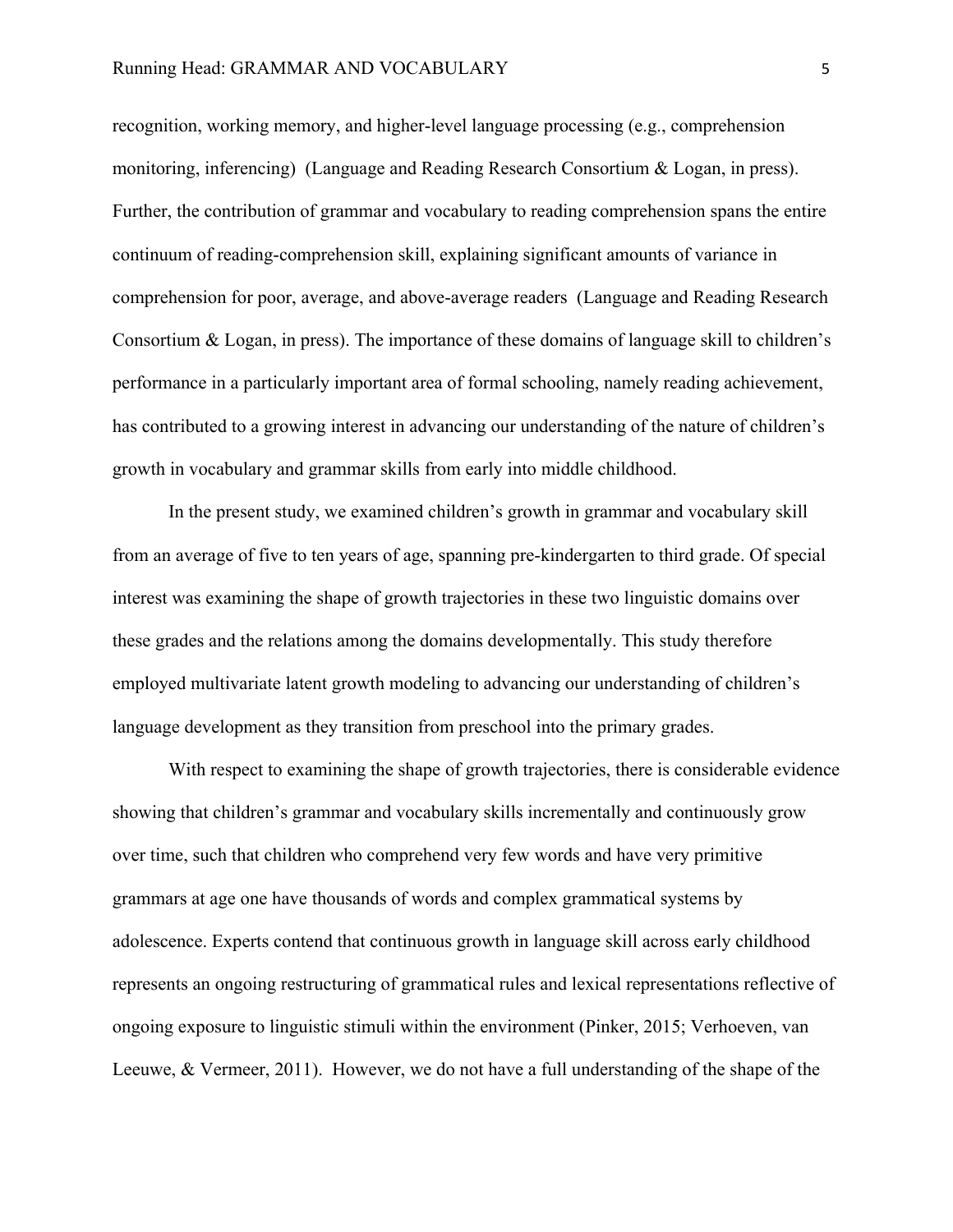trajectories in each of these linguistic domains, beyond recognizing that there is a general upward trend in both grammar and vocabulary skills over time. Some researchers have suggested that the rate of learning new words and grammatical rules increases over time, based on patterns observed during very early childhood (Ganger & Brent, 2004), characteristic of an accelerating trajectory. However, it is unclear whether acceleration describes language trajectories only among the very young, or whether this pattern lasts into adolescence or even adulthood. To the latter point, others have asserted that linguistic growth will naturally plateau when children's skills achieve maturation, suggesting that linguistic trajectories will eventually decelerate to a point of plateau (McKean et al., 2015). To date, understanding of the shape of grammar and vocabulary trajectories is largely piecemeal, given a lack of longitudinal research that transcends the early childhood period and includes measures of both vocabulary and grammar development.

Some evidence focused specifically on the shape of trajectories for vocabulary growth has suggested that early acceleration in this domain of development may eventually give way to deceleration. Rowe and colleagues noted this trend in a sample of very young children, whose vocabulary trajectories were examined from one to nearly four years of age (Rowe, Raudenbush, & Goldin‐Meadow, 2012). With nine measurement occasions over this period of time, these researchers were able to carefully examine the shape of early vocabulary trajectories, finding that an initial period of acceleration, such that the yearly rate of growth increased initially, was followed by deceleration at the later observations. This result articulates well with findings presented by Farkas and Beron, which involves analysis of vocabulary trajectories for children from 3 to 12 years of age (Farkas & Beron, 2004). Using longitudinal data from the Children of the NLSY79 ( $n = 10,366$ ), which included receptive vocabulary scores for children at irregular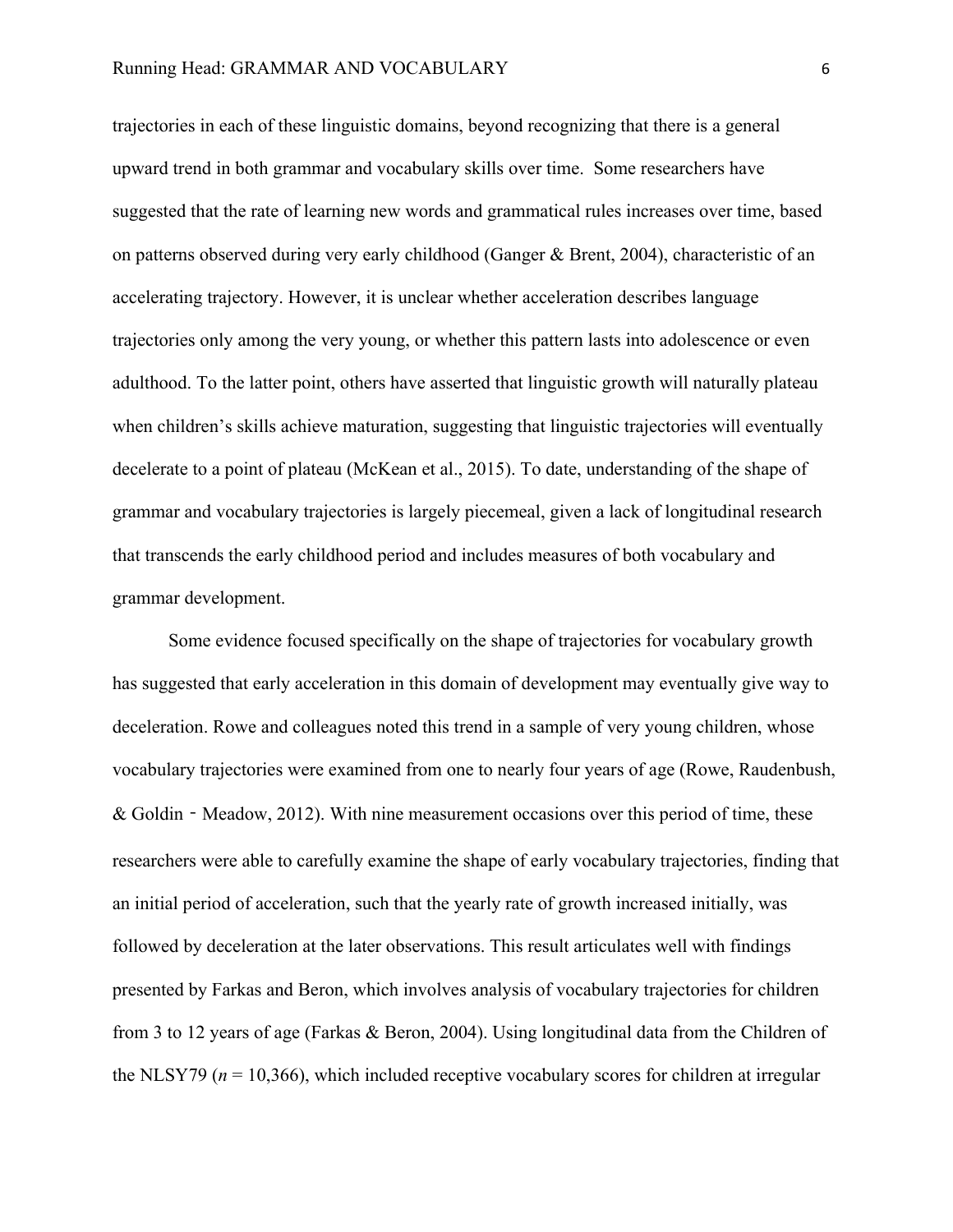intervals from age three forward, these researchers were able to plot vocabulary trajectories by children's age in months from 3 to 12 years of age; the shape of the trajectories over this time was examined using three-month moving averages. Consistent with perspectives that linguistic skills continuously develop, Farkas and Beron found that vocabulary scores increased about 1.4 points of the standardized measure for every month of age. Further, this study also showed a pattern of deceleration, with a flattening of the vocabulary trajectory occurring at around 7 years of age. Study findings were interpreted to show that the greatest gains in vocabulary occurred between 3 to 6 years of age, followed by declining rates of growth. This finding converges with work using an alternative approach to estimating children's growth in vocabulary skill, which examined standardized gains in vocabulary based on age-based norms presented in commercially available norm-referenced assessments involving thousands of children (Schmitt, Logan, Tambyraja, Farquharson, & Justice, 2017). Analysis of standardized gains annually for children from 3 to 9 years also suggested a pattern of deceleration in gains over time. From 3 to 4 years of age, children's vocabulary scores increased nearly one standard deviation unit  $(d = .95)$  whereas from 8 to 9 years children's scores improved one-half of a standard deviation unit (*d* = 0.46).

We have far less understanding of trajectories specific to grammar development than we do for vocabulary. While longitudinal studies of children's language development have included measures of grammar (Catts, Fey, Zhang, & Tomblin, 1999; Storch & Whitehurst, 2002), these data have not been used to examine the shape of grammatical trajectories over time, with two noteworthy exceptions. First was a study that explored grammatical trajectories during the toddler and preschool years, with collection of six measures of complex syntax between 22 and 42 months of age (Vasilyeva, Waterfall, & Huttenlocher, 2008). Longitudinal analysis showed an incremental linear increase in grammar skills over these ages, although the shape of the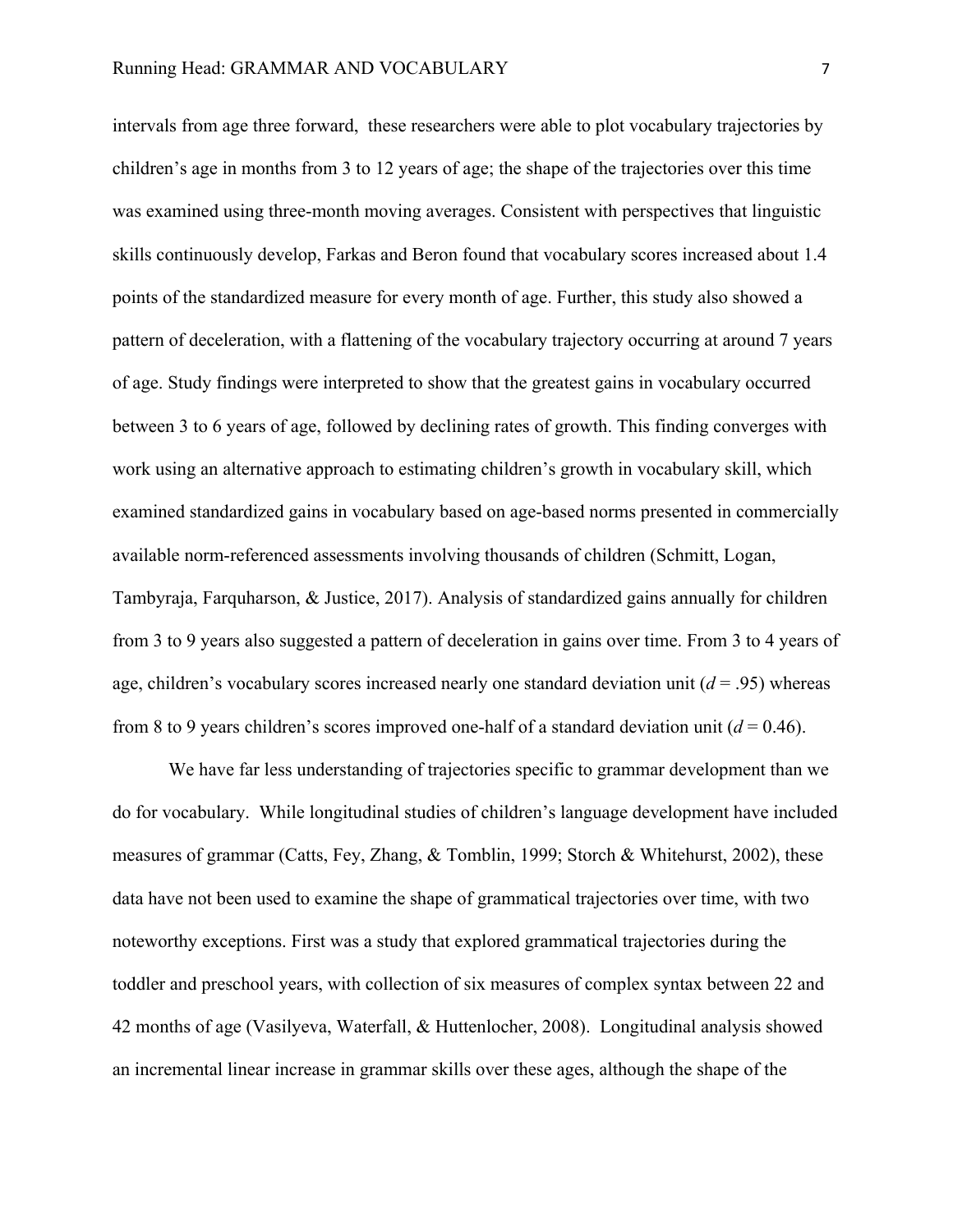trajectories was not statistically analyzed. Relying on analysis of variance procedures and visual inspection of the trajectories, the authors noted that one subgroup of children, namely children from low-income homes, showed a "divergent" pattern in their grammatical trajectories characteristic of deceleration over time and a possible plateau in their growth. This pattern was contrasted to that of advantaged children, who showed a positive, linear trajectory of grammar growth to the final time-point. Second, researchers explored growth in grammar skills from 7 to 11 years in a sample comprising only children with specific language impairment (SLI) (Law, Tomblin, & Zhang, 2008). The authors suggested that the pattern of grammar trajectories over these years was consistent with deceleration/declining growth rates. Although intriguing, these data do not necessarily help us to understand the shape of grammar trajectories as children matriculate into the primary grades and for children who are typically developing. To address this limitation in the literature, the present study specifically examines the shape of children's trajectories in grammar development from pre-kindergarten to third grade; further, by doing this concurrently with analysis of vocabulary trajectories, we can determine whether children's development in grammar and vocabulary follow a similar or distinct trajectory.

Improving our understanding of developmental trajectories in language skill may be useful for understanding the nature of language disabilities and differences. For instance, some have suggested that a divergence in linguistic trajectories over time may serve as an important diagnostic indicator of underlying language disability and/or risk for reading-comprehension difficulties (Justice, Mashburn, & Petscher, 2013; Rice, Wexler, & Cleave, 1995). Justice and colleagues demonstrated how children who would go on to have reading comprehension difficulties at grade five showed a pattern of linguistic divergence from other children from approximately two to five years of age, with their skills declining relative to children who would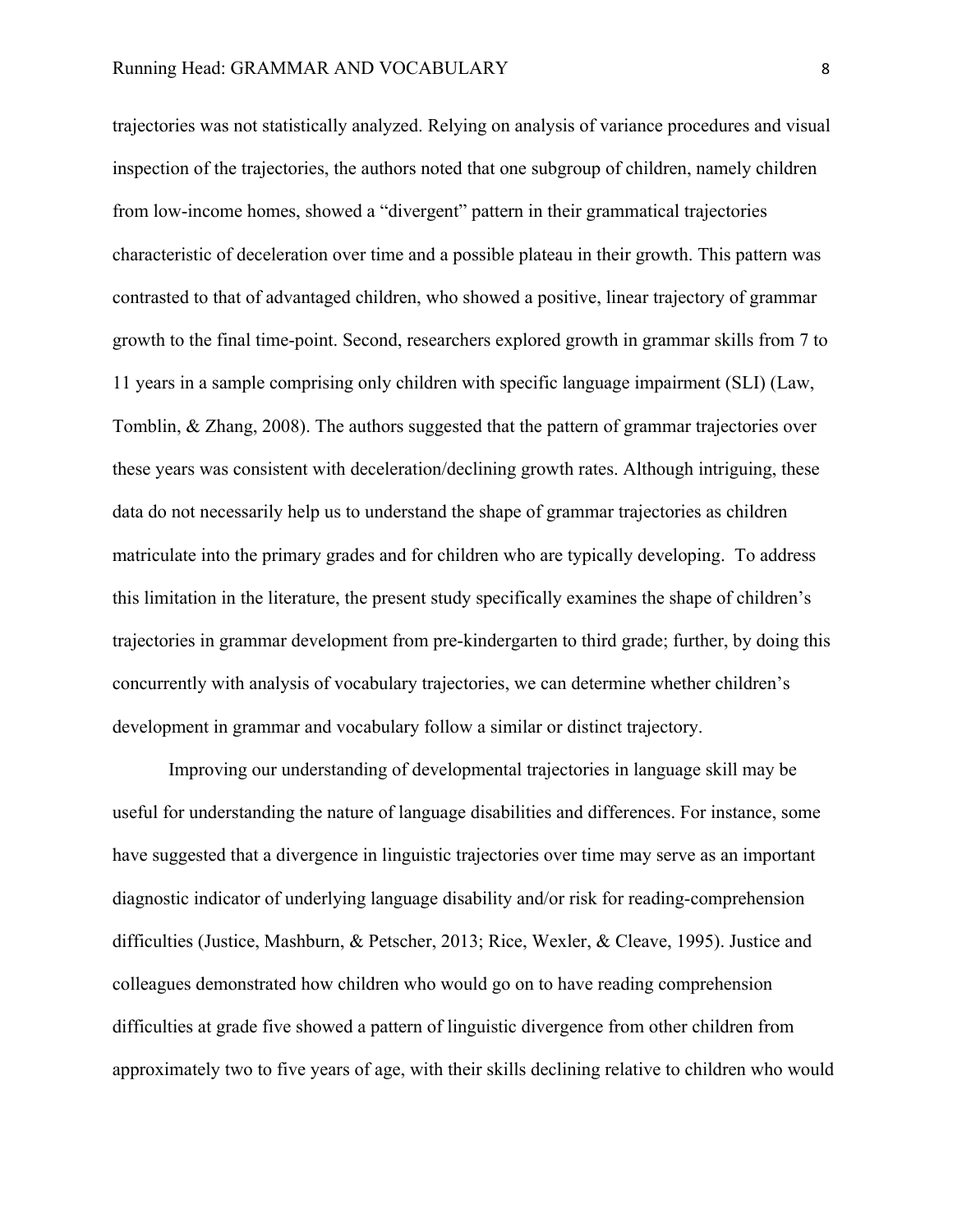go on to be good readers. To this end, Hoff (2013) has argued the importance of identifying groups of children for whom their language trajectories may signal the potential for negative consequences; for instance, children whose grammar development decelerates significantly over time when other children's are accelerating require prompt remediation efforts.

However, a recent study raises questions as to whether trajectories over time serve to differentiate groups of children as a function of their language skill. Specifically, Klem and colleagues examined trajectories of language skill, based on a latent variable, for profiles of children whose classification was based on language skills at age 4 (Klem, Hagtvet, Hulme, & Gustafsson, 2016). The profiles essentially conveyed children's language skills in terms of being high-performing, average-performing, and low-performing. While the groups differed significantly at age 4, with the low-performing children showing a large initial gap in skills compared to the other two groups, their trajectories from age four to age six did not vary significantly. Given such findings, it raises questions as to whether the shape of children's trajectories over time does, in fact, serve to differentiate groups of children. A limitation of the Klem et al study is that the authors used a latent-variable approach to represent children's language skills over time, which may then mask even subtle differences in trajectories across different linguistic dimensions represented in the latent variable, including vocabulary and grammar. Further, this study only examined trajectories over a two-year timeframe; to fully understand children's linguistic trajectories, it may be necessary to examine them over a broader developmental period.

The present study seeks to improve our understanding of the nature of typical languagedevelopment trajectories over the early primary grades, examining vocabulary and grammar simultaneously and over a lengthy period of time as children transition from preschool learning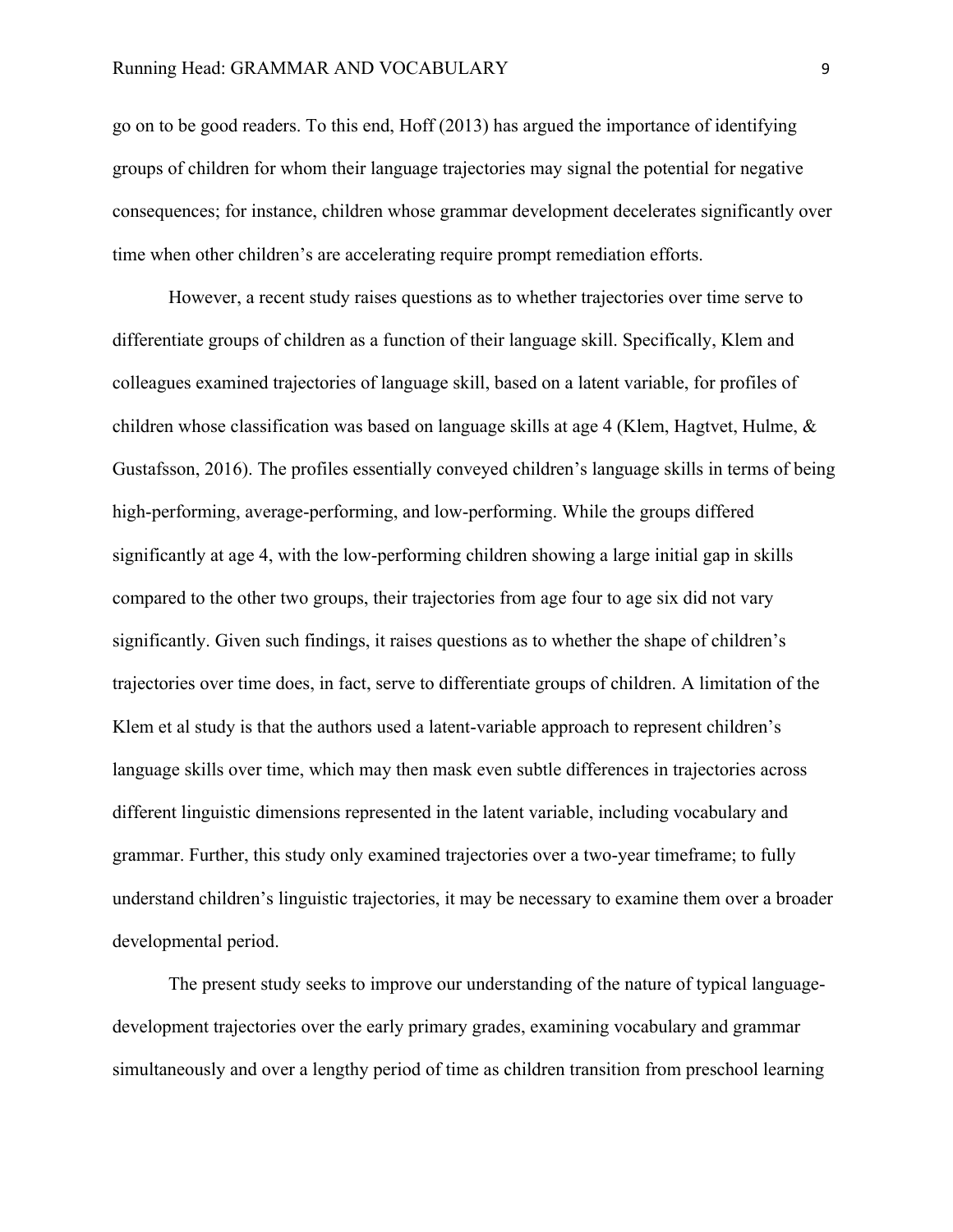environments to formal schooling. This study provides an in-depth investigation of the growth curves of vocabulary and grammar, examines their interplay, and tests the effects of potential predictors on the trajectories, namely child gender and socioeconomic status (SES). These predictors were selected for inclusion given prior evidence in the literature that both are associated with the nature of child language development during the years of early childhood (Hoff, 2003, 2013; Simonsen, Kristoffersen, Bleses, Wehberg, & Jørgensen, 2014). We are particularly interested in determining whether there is linear growth in these trajectories or whether, as some have theorized, there is deceleration in growth as children get older. While in the present study our goal is not to investigate whether there are certain subgroups of children whose trajectories diverse from what is typical, the present work is foundational for such efforts as it is designed to identify what is normative in grammar and vocabulary trajectories during early childhood.

#### **Methods**

## **Participants**

Children were participants in a larger longitudinal study conducted by the Language and Reading Research Consortium (LARRC) on the development of language skills and reading comprehension, in which children were followed from pre-kindergarten for five consecutive years, with the majority of children in grade 3 at the final testing point. Recruiting and sampling activities were conducted in parallel at four university-based research sites in four states, three in the mid-west and one in the south-west. Recruitment activities were largely concentrated in public and private preschool programs serving as partners to the research sites. The sampling approach is thoroughly discussed elsewhere (see LARRC, Farquharson, & Murphy, 2016).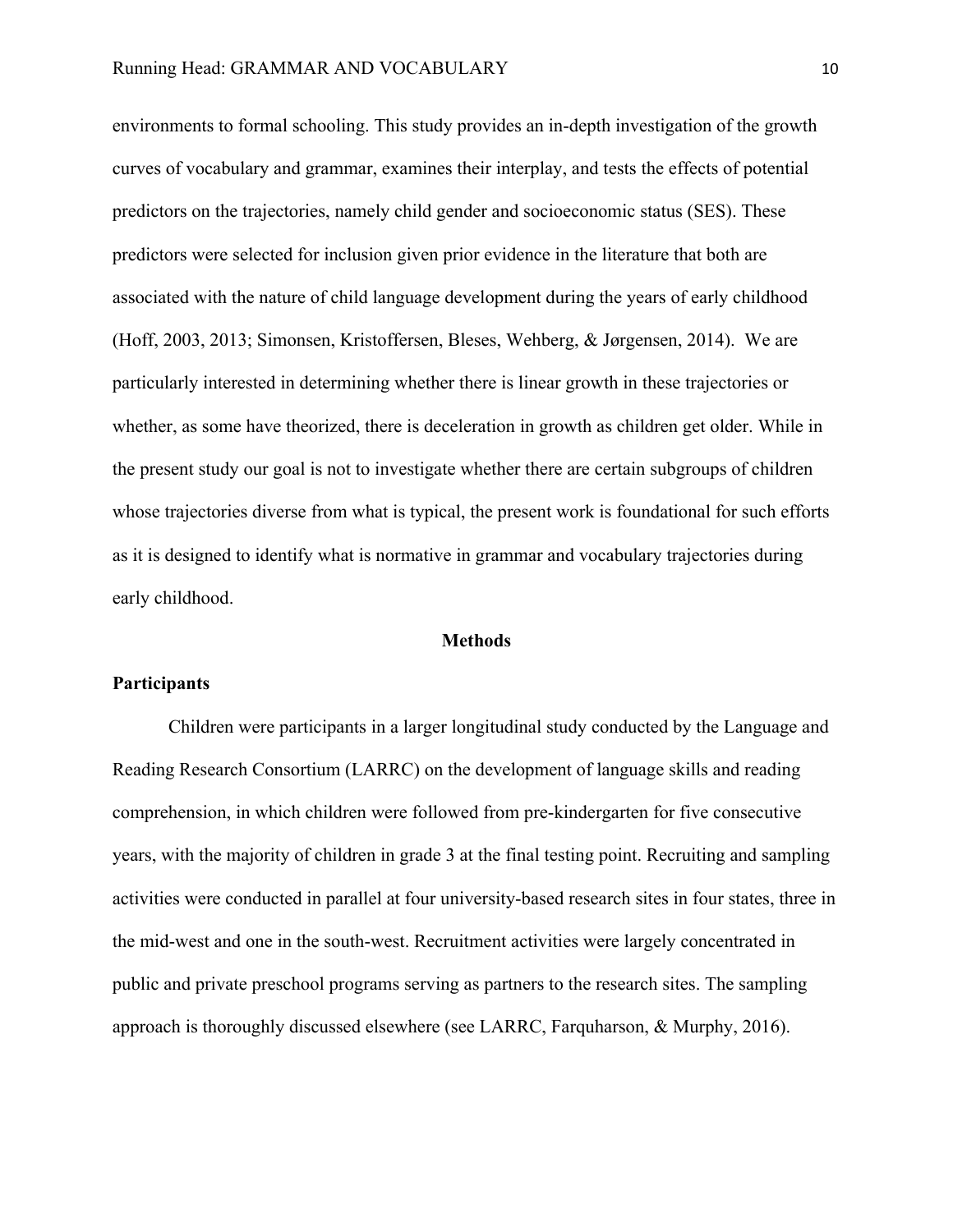The total sample consisted of 420 pre-kindergartners (245 boys, 175 girls) enrolled when they were, on average, 60.5 months of age (range 44 to 73 months,  $SD = 4.35$ ). The children came from 44 different preschools and were nested within 87 preschool classrooms (average number of classrooms per school:  $M = 1.98$ ; range:  $1 - 5$ ). The mean number of children per classroom was  $M = 4.83$  (*SD* = 3.86), with a range of 1 to 22 children. As shown in Table 1, a majority of the participating children were white (94.6%), with a similar percentage speaking English as their primary language at home (97.6%). Primary caregivers provided information regarding maternal education and status of free/reduced lunch, to serve as indices of the children's socioeconomic status. Overall, 15% of the children received free or reduced price lunch. For maternal education, indexed as highest credential earned, 14% of mothers had a highschool diploma or some high-school education; 21% had some college but no degree; 42% had a two- or four-year college degree; and 23% had an advanced degree.

### **Procedures**

Preschool programs were recruited to partner for this longitudinal study in the fall of the 2010 academic year. Partnering programs' roles included assistance with recruiting and consenting children, providing locations for assessing children, allowing teachers to complete questionnaires about children enrolled in the study, and permitting researchers to conduct classroom observations (not used in this study).

Children were typically enrolled in the study in the fall of the year, and then subsequently tested in multiple sessions over an approximately five-month timeframe between January and May of each academic year through grade three. Children completed numerous assessments in order to span the constructs of relevance in the larger study, namely language and reading skill; the entire battery of measures is presented under separate cover (Language and Reading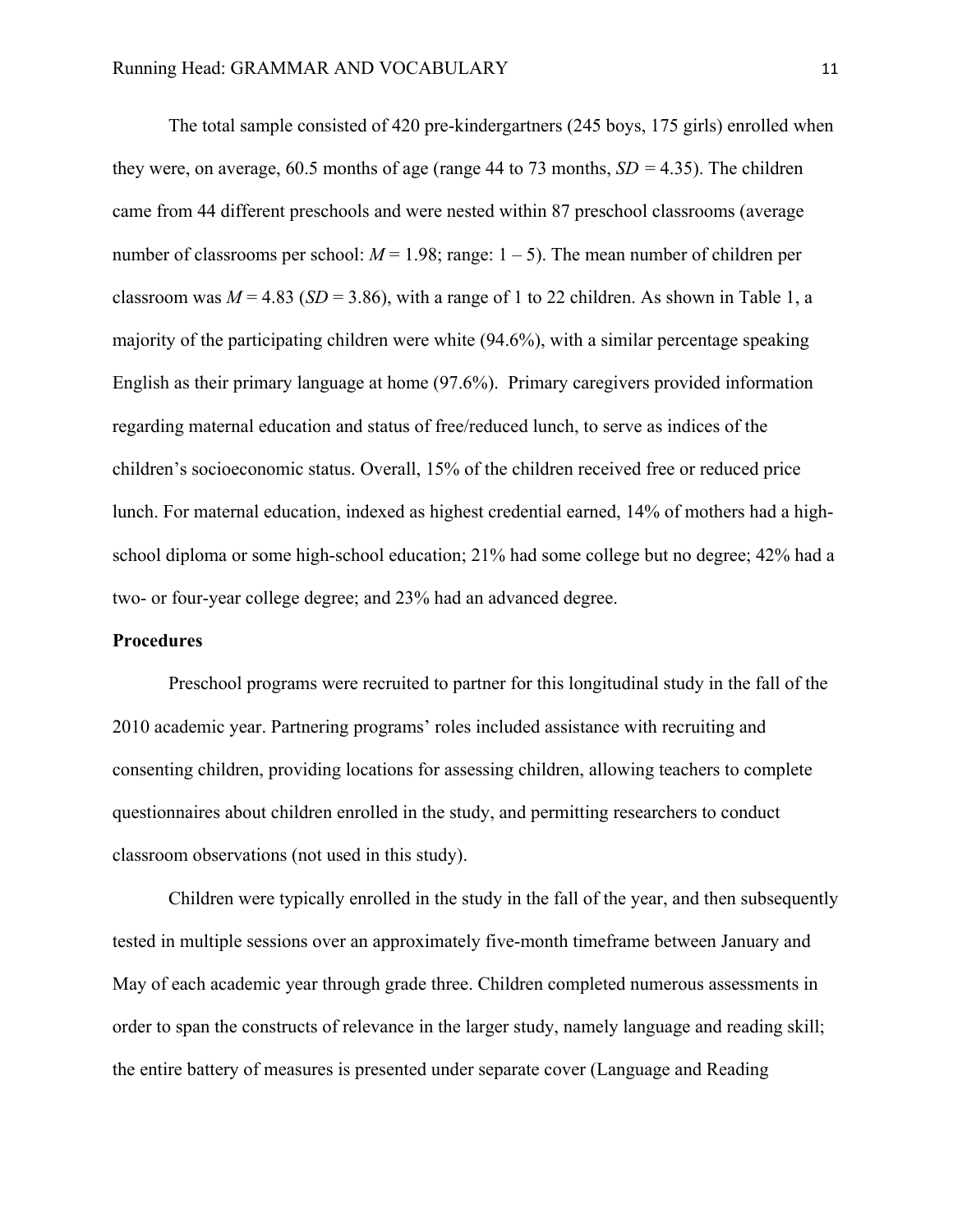Research Consortium, Farquharson, & Murphy, 2016). The assessments were administered in blocks, with no block lasting more than 60 minutes. The measures were administered in a quiet room within the child's school, local university site, community center, or home by trained research staff. Prior to working in the field, staff completed a multi-pronged training program for each measure, consisting of tutorials for each measure, practice with test administration, and observations by a senior assessor.

For the purposes of the present research study, three measures were used to represent children's grammar skills and two measures to represent vocabulary. The use of multiple indicators can reduce measurement error represented in individual tests and provide a more comprehensive representation of the constructs. For each of the five measures, the same test was administered every year from preschool to third grade. The selected measures are widely relied upon by researchers to measure the constructs of grammar and vocabulary developmentally (e.g., Frijters, Barron, & Brunello, 2000; Van der Lely, Rosen, & McClelland, 1998; Vargha-Khadem, Watkins, Alcock, Fletcher, & Passingham, 1995), thus our results can be directly applicable to future research on grammar and vocabulary development.

**Grammar.** Two standardized measures were used to assess children's language skills in the domains of grammar: the *Clinical Evaluation of Language Fundamentals-4* (CELF-4; Semel et al., 2003), and the *Test for Reception of Grammar–2* (TROG; Bishop, 2005). Specifically, we selected two subtests of the CELF-4 to measure grammar, namely Word Structure (CELF-WS) and Recalling Sentences (CELF-RS). For Word Structure, the examiner used a cloze procedure to elicit target morphemes from children (e.g., the plural marker); the subtest is designed to assess children's knowledge of inflectional and derivational morphology. For Recalling Sentences, children listened to spoken sentences of increasing length and complexity, and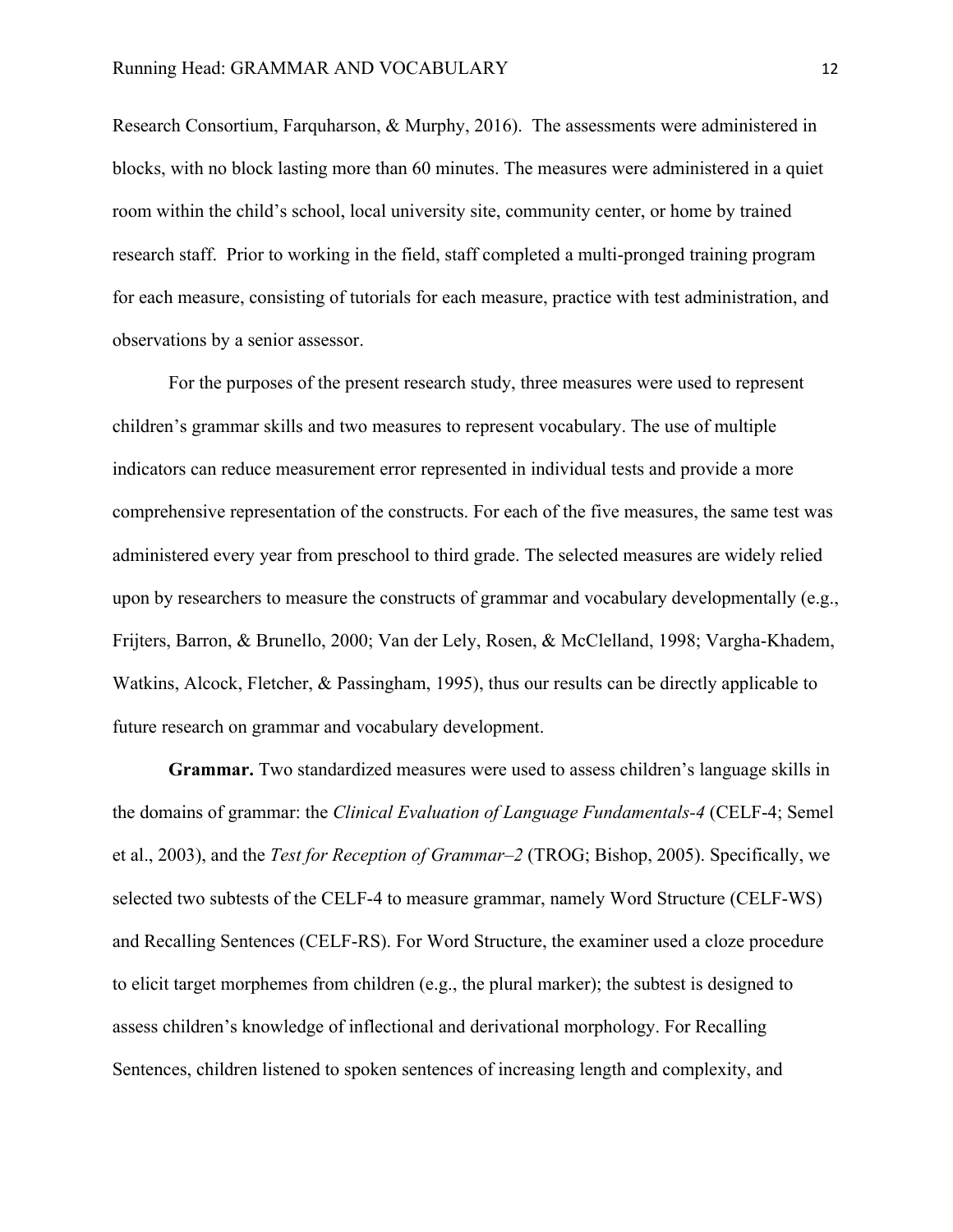repeated the sentences without changing word meaning and content, word structure (morphology), or sentence structure (syntax); this subtest evaluates children's semantic, morphological, and syntactic competence. TROG was used to assess children's comprehension of English grammatical contrasts marked by inflections, function words, and word order. Test items are arranged in 20 blocks of four, each block assessing knowledge of the same grammatical contrast. For each item, the child was shown four pictures and the assessor read the accompanying sentence and asked the child to point to the picture for that sentence.

**Vocabulary.** The *Peabody Picture Vocabulary Test- 4* (PPVT; Dunn & Dunn, 2007) Form A, and the *Expressive Vocabulary Test-2* (EVT-2; Williams, 1997) were used to assess children's vocabulary. For the PPVT, children were presented test plates that provided four possible responses to a spoken single-word stimuli (e.g., crawling). The child selected the response to the spoken stimuli, and test plates were continually presented until the test's ceiling rules were reached. For the EVT-2, children are presented with pictures and need to provide labels or synonyms that fits the pictured context. Items were administered in order of increasing difficulty until test ceiling is reached.

## **Analytic Strategy**

Children's raw scores on the measures of grammar and vocabulary at up to five timepoints per child were used to analyze growth in these skills. Since grammar and vocabulary were treated as latent constructs, longitudinal measurement invariance was first established to ensure that the same constructs were being measured across time (Little, 2013). Subsequently, the trajectories of grammar and vocabulary development were estimated using multivariate latent growth curve modeling (MLGM; Figure 1). Once the shapes of the trajectories were identified, we further compared the growth of grammar against that of vocabulary, and examined the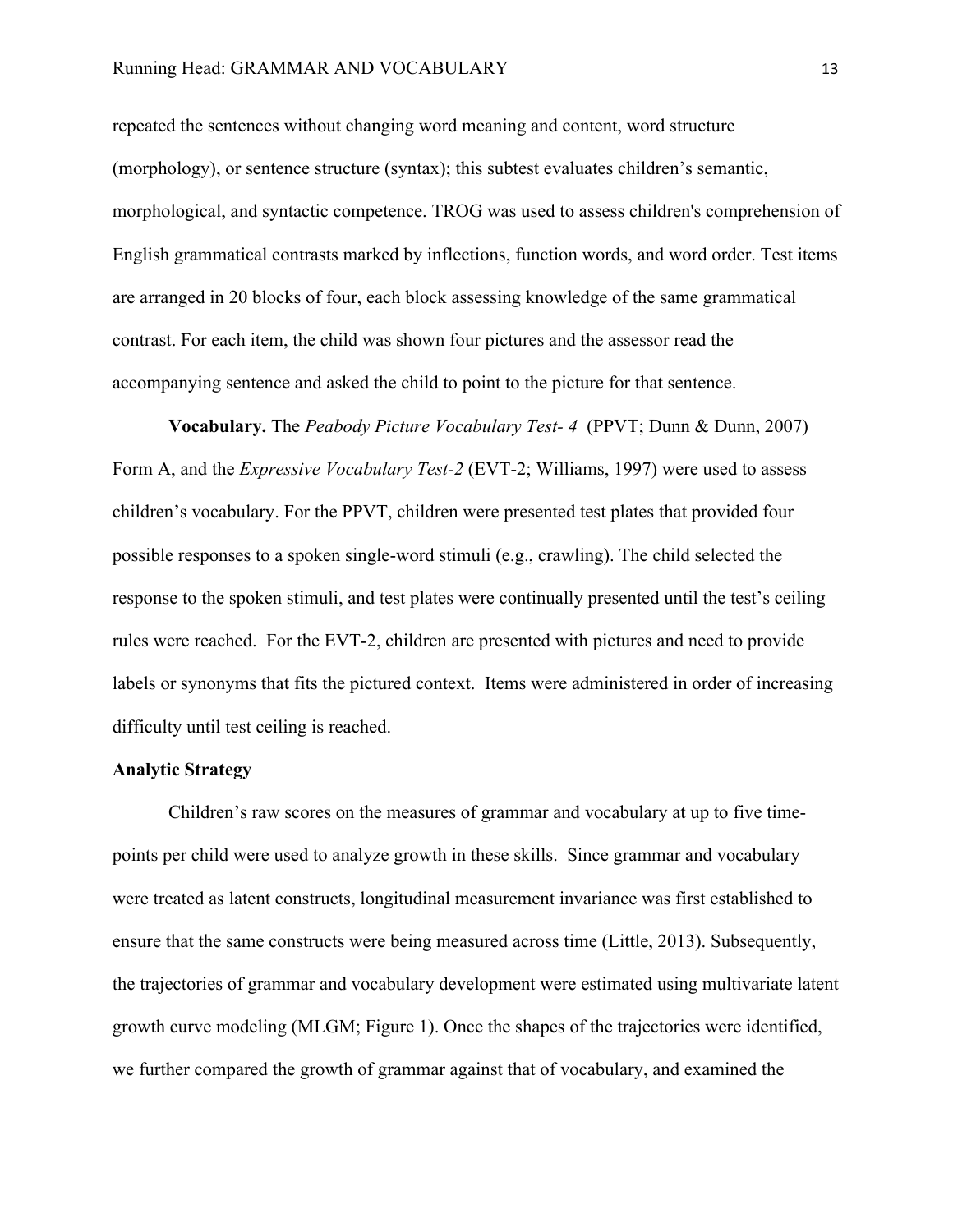correlation between the growth parameters. Reciprocal relations between the two constructs were also tested. Finally, we explored the roles of children's gender and SES in predicting the intercept and slope of language growth. Mplus Software Version 7.11 (Muthén & Muthén, 1998- 2012) was used for model estimation in all analyses. Model fit was assessed by chi-square  $(\gamma 2)$ test, root mean square error of approximation (RMSEA; values of .08 or less are desirable), comparative fit index (CFI; values of .95 or above are desirable), and root mean square residual (SRMR; values of .08 or less are desirable). See guidelines by Browne and Cudeck (1993), Hu and Bentler (1995, 1999).

As is typically the case in longitudinal investigations, there was missing data at each time-point. Data were missing due to inability to collect a given measure from a given child as well as attrition of children from the overall study. Overall, the percentage of missing data ranged from 0.5% to 23.3% for the grammar measures, and from 0% to 22.6% for vocabulary, with increasing missingness for the latter time points. Instead of listwise deleting missing data, which leads to reduced sample size and potentially biased results (Graham, 2012), we used full information maximum likelihood (FIML; Arbuckle et al., 1996) to treat missing data. When our hypothesized latent growth models are correctly specified, and the missing-at-random (MAR) assumption is plausible, the estimates derived from FIML should be unbiased (Little, Jorgensen, Lang, & Moore, 2014).

## **Results**

## **Preliminary Assessment of Grammar and Vocabulary Measures**

Descriptive information among the primary study variables is displayed in Table 2. On average, children's observed grammar and vocabulary scores increased substantially over the five-year period. As compared to the baseline (preschool year), scores on the grammar measures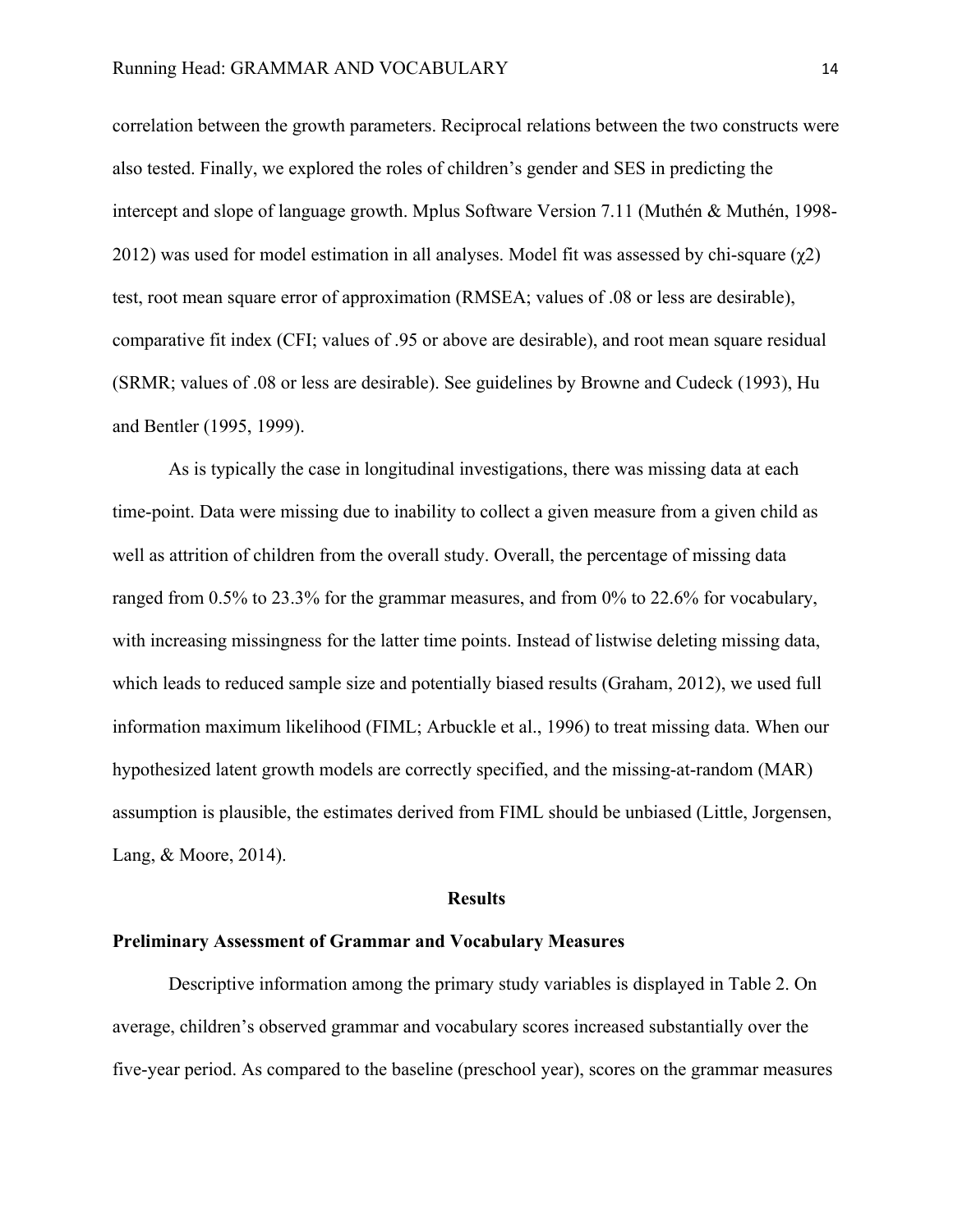increased by 2.3 (CELF-WS and RS) and 2.8 (TROG) standard deviations (*SD*) on average, while scores on the vocabulary measures increased by 3.2 (PPVT) and 3.0 (EVT) *SD*s. On average, scores of grammar assessments collected at preschool and at grade 3 were correlated at 0.506 ( $R^2 = 25.6\%$ ), and scores of vocabulary were correlated at 0.708 ( $R^2 = 50.1\%$ ).

Across the five time points, the correlations between the grammar measures ranged from 0.39 to 0.91 (Mean  $= 0.60$ ), and the correlations between the vocabulary measures ranged from  $0.64$  to  $0.86$  (Mean =  $0.74$ ). The concurrent correlations between vocabulary and grammar were also high, ranging from  $0.46$  to  $0.70$  (Mean =  $0.61$ ). These correlational patterns provided basis for the latent variable model, and suggested that children's vocabulary and grammar development was intricately related.

## **Longitudinal Measurement Invariance of Grammar and Vocabulary**

Before employing latent growth modeling to investigate developmental trajectories, we first established construct validity as well as longitudinal measurement invariance for grammar and vocabulary. A good fit of the measurement model provides evidence for our hypothetical factor structures, that is, that grammar skills underlie scores on the CELF-WS, CELF-RS and TROG, while vocabulary skills underlie scores on the PPVT and EVT. Moreover, measurement invariance indicates that the factor structures are robust across time, and thus the latent construct is psychometrically equivalent and longitudinally comparable. Based on the guidelines of Little (2013), we tested configural invariance, metric invariance, and scalar invariance consecutively using structural equation modeling (SEM). As shown in Table 3, there was evidence of longitudinal invariance for vocabulary, and evidence of partial invariance for grammar. As argued by Little (2013, pp.159), partial invariance still provides reasonable ground for discussing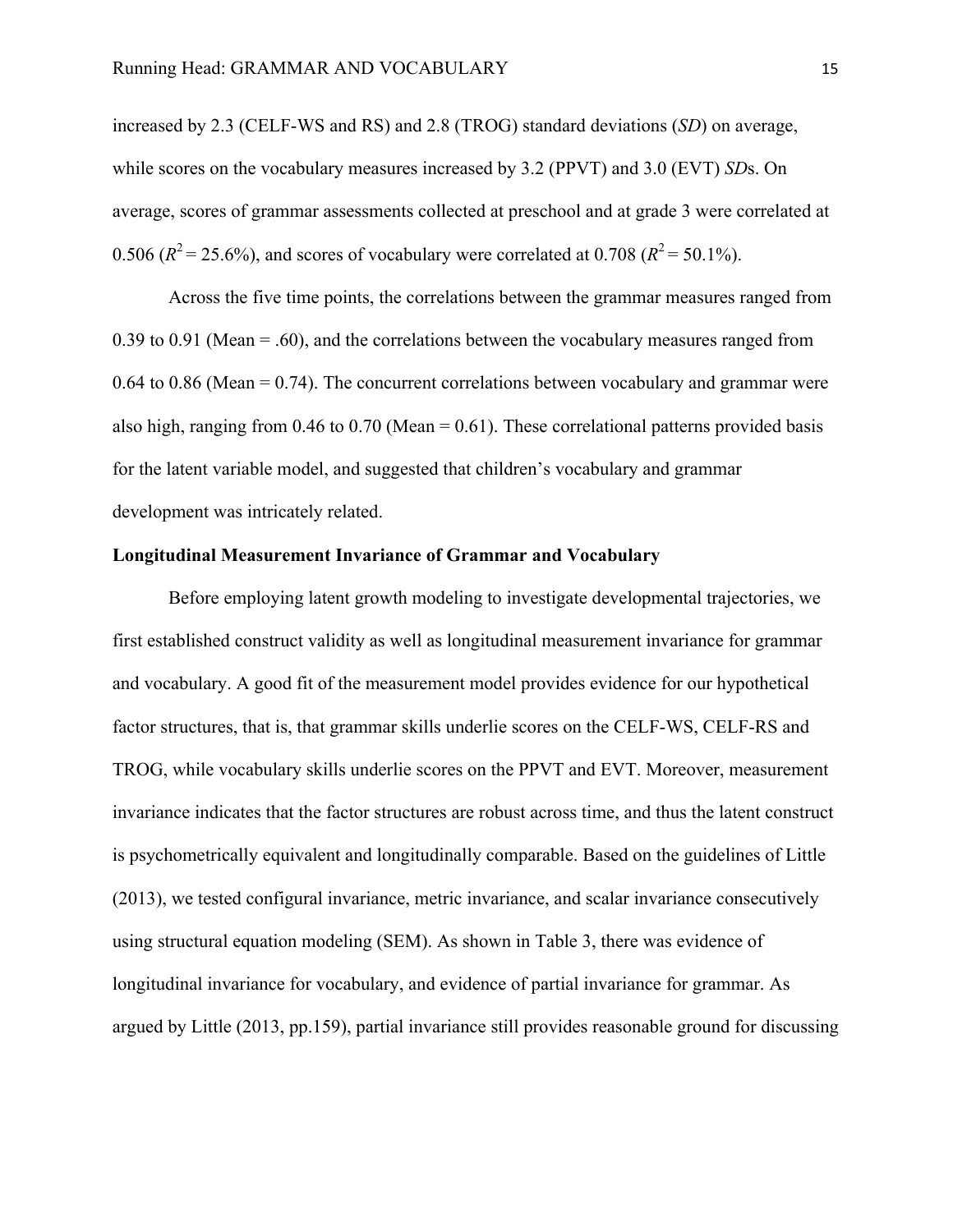changes in the underlying constructs as long as the majority of the loadings and intercepts do not change meanings over time.

Overall, the final longitudinal measurement models had satisfactory fit (Grammar:  $\chi^2$  = 142.03, df = 60,  $p < 0.001$ , CFI = 0.983, RMSEA = 0.057, SRMR = 0.072; Vocabulary:  $\chi^2$  = 25.71, df = 13,  $p = 0.019$ , CFI = 0.997, RMSEA = 0.048, SRMR = 0.031). High factor loadings were observed in all indicators, ranging from 0.666 to 0.809 for grammar, and from 0.818 to 0.913 for vocabulary.

### **Shape of Growth Trajectories for Grammar and Vocabulary**

The primary aim of this study was to determine the shape of children's growth trajectories in language skills from preschool to third grade. Multivariate latent growth curve modeling was used to analyze the five-year development of the two latent outcomes, grammar and vocabulary, simultaneously. Since the shapes of the trajectories were yet unknown, we freed the growth curve by setting the factor loadings from latent slope to year 3-5 outcomes as unconstrained parameters (Figure 1). This approach allows us to capture any potential nonlinearity in the estimated growth trajectories. The LGM fits the data well ( $\chi^2$  = 432.970, df = 234,  $p < 0.001$ , CFI = 0.979, RMSEA = 0.045, SRMR = 0.061), and results of the model are listed in Table 4.

Given that baseline grammar and vocabulary were represented by latent variables with means of 0 and *SD*s of 1, grammar increased by 1.054, 0.877, 0.684, and 0.464 *SD* units over the course of five years, while vocabulary increased by 1.200, 0.930, 0.812, and 0.774 *SD* units. To statistically investigate the shape of the growth curves, we compared the free-form model against a series of alternative latent growth models, where growth rates are constrained to be equal across the entire trajectory or a segment of that. First, assuming constant growth for either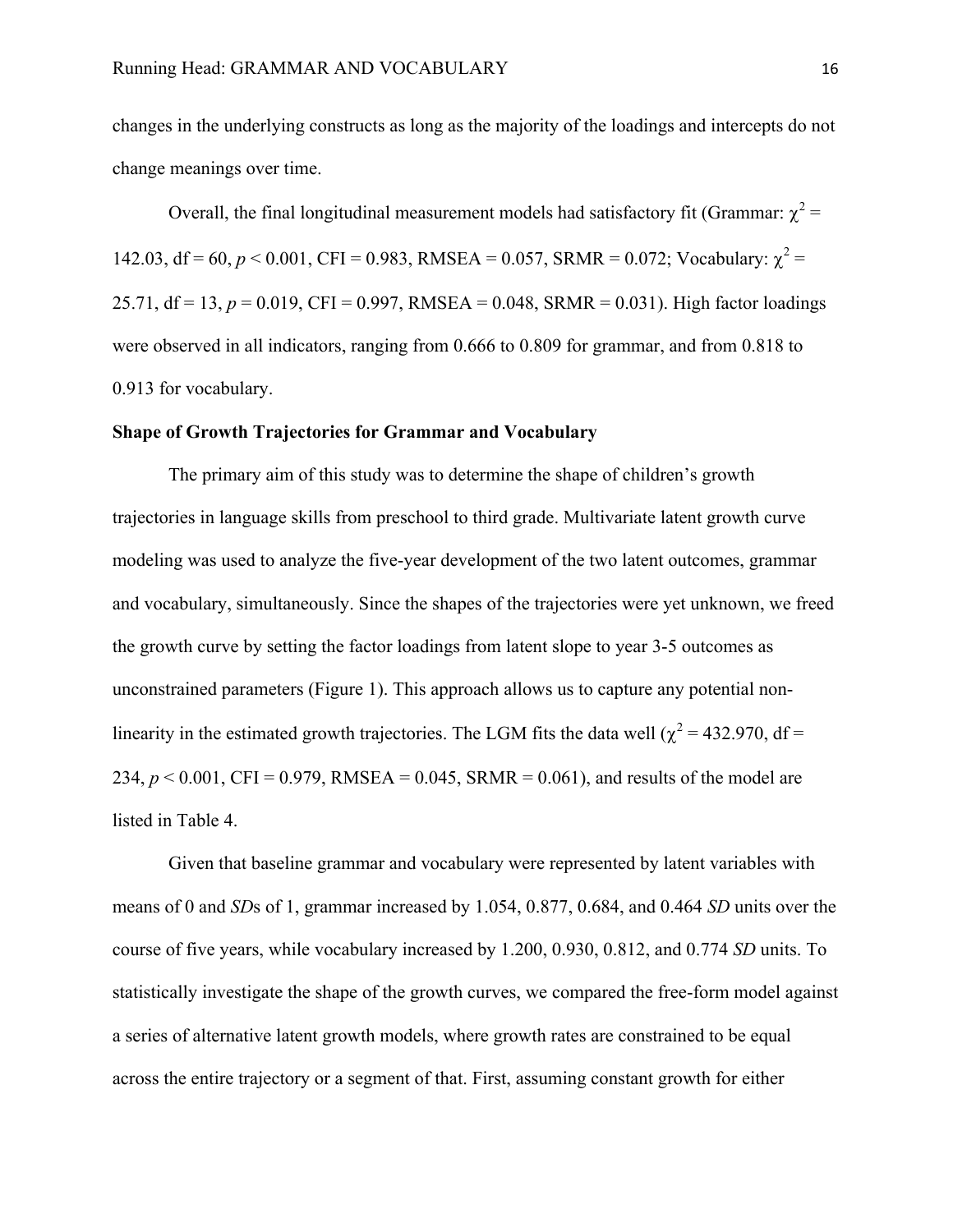grammar or vocabulary led to a substantial drop in model fit  $(p < 0.001)$ , suggesting non-linear growth patterns. Second, significant deceleration of growth was detected for both grammar and vocabulary from year 2 to year 3 ( $p = 0.002$  for grammar,  $p \le 0.001$  for vocabulary) and from year 3 to year 4 ( $p < 0.001$  for grammar,  $p = 0.010$  for vocabulary). From year 4 to year 5 however, only grammar experienced a decrease in growth rate  $(p < 0.001)$ .

Seeing that the growth patterns of vocabulary and grammar were potentially different, we further juxtaposed their trajectories by comparing the model fit of free-form model and a series of constrained models. The hypothesis that the growth curves of grammar and vocabulary shared the same shape was rejected  $(p < 0.001)$ , and vocabulary had generally faster growth than grammar, as indicated by a steeper latent slope  $(p = 0.032)$ . Closer examination revealed that the two trajectories diverged significantly in year 5 (third grade), where grammar growth flattened while vocabulary maintained momentum. Figure 2 provides a visual representation of the estimated growth curves. As shown on the plot, by the end of year 5 vocabulary skills increased by 3.71 *SD* units as compared to the baseline, while grammar gained 3.08 *SD* units.

While the growth trajectories thus far discussed represent the average trends of grammar and vocabulary development, substantial individual differences existed in our sample, as evidenced by the significant variance of latent slopes. The LGM also revealed a negative correlation between intercept and slope  $(r = -0.575$  for grammar,  $-0.249$  for vocabulary), implying that children with lower language skills at baseline tended to have more rapid growth.

## **Correlation between Grammar and Vocabulary Trajectories**

To investigate the relation between grammar and vocabulary developmental trajectories, we examined the correlation between latent growth parameters in LGM (Table 4). These analyses showed that baseline grammar skill was positively and highly related to baseline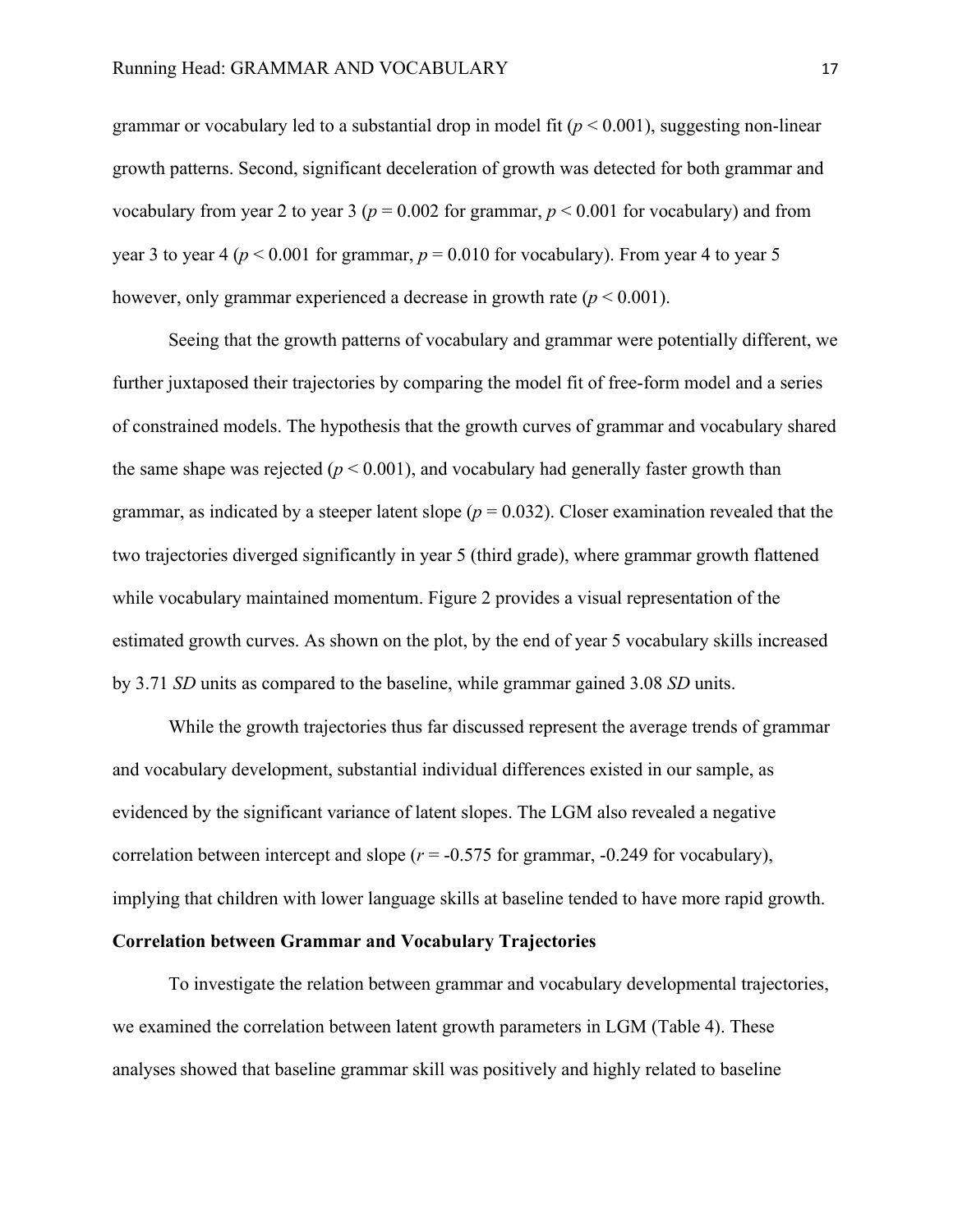vocabulary level  $(r = 0.935)$ , as was the slope of the grammar trajectory to the slope of the vocabulary trajectory  $(r = 0.912)$ . This implies that preschool children who are advanced in vocabulary are also likely to be advanced in grammar, and that children making rapid gains in vocabulary subsequently are likely to make commensurate level of gains in grammar as well.

#### **Predicting Grammar and Vocabulary Growth from Child Gender and SES**

Lastly, we examined the roles of child gender and SES in the prediction of language growth. We again employed the free-form latent growth model, now including child gender, maternal education, and free/reduced lunch status as predictors of latent growth parameters. The latter two variables were both included as estimates of child SES. The highest level of mother's education was coded into three categories (high school or less, associate or bachelor's degree, and advanced degree), which were in turn converted into two dummy variables, with high school or less as the reference category. As shown in Table 5, the model has satisfactory fit ( $\chi^2$  = 538.302, df = 318, p < 0.001, CFI = 0.977, RMSEA = 0.041, SRMR = 0.060), and estimation of growth parameters and trajectories remained stable. The predictors accounted for 15.9% of the variation in grammar intercept, 5.2% in grammar slope, 13.4% in vocabulary intercept, and 0.4% in vocabulary slope.

While child gender did not appear to predict the growth parameters, maternal education significantly predicted the initial level of grammar and vocabulary (grammar:  $b = 0.323$ , *p*  $= .022$ ; vocabulary:  $b = 0.334$ ,  $p = 0.026$ ). In other words, children whose mother had an advanced degree were expected to have approximately 0.3 *SD* of an advantage over the reference group in grammar and vocabulary skills at baseline. On the other hand, free or reduced lunch status negatively predicted the latent intercepts (grammar:  $b = -1.034$ ,  $p < .00$ ; vocabulary:  $b = -1.034$ 0.940,  $p < .001$ ), implying that children who received free or reduced lunch had approximately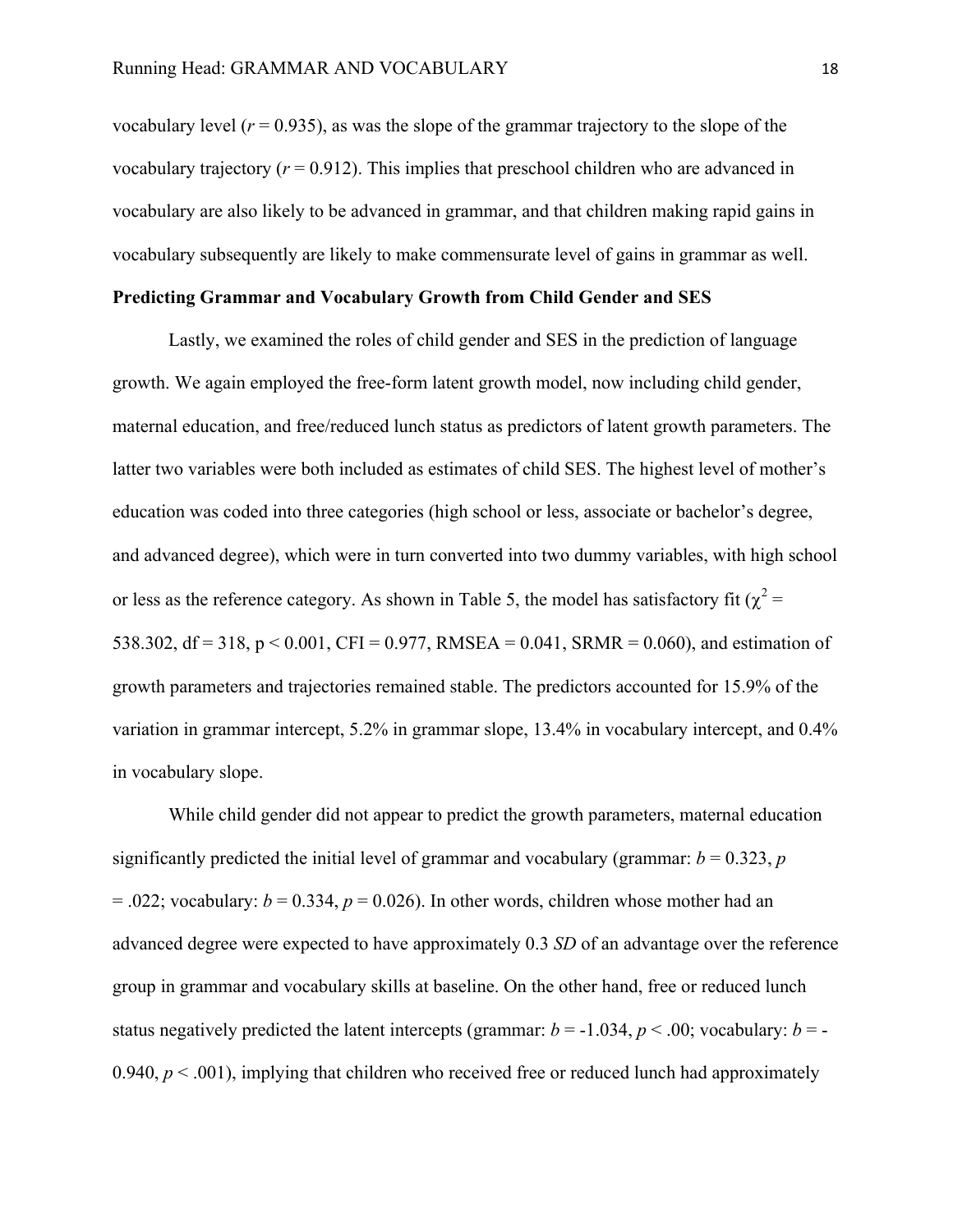one *SD* disadvantage in initial language skills compared to their counterparts. None of the demographic characteristics examined predicted latent slopes, indicating that the developmental trajectories of grammar and vocabulary were not conditional on child gender or SES, only the starting point (i.e., intercept).

### **Discussion**

Children's grammar and vocabulary skills during early and middle childhood have long been of interest to theorists, researchers, and practitioners (Farkas & Beron, 2004; Ganger & Brent, 2004; Rowe et al., 2012); however, our understanding of the nature of change in these skills as children move from preschool into formal schooling is far from complete. Important questions remain, including whether these different dimensions adhere to similarly shaped growth trajectories and whether language growth continuously grows across these years or whether trajectories plateau and/or decelerate at a given point. Pragmatically, understanding the nature of linguistic growth across this period of time may be especially useful for identifying children whose growth is distinguishable from what is typical, including children with language impairment, and providing them enrichment and potentially therapeutic opportunities (Klem et al., 2016). This study addressed key gaps in the literature by examining children's trajectories in grammar and vocabulary over a five-year span transcending pre-kindergarten to third grade, using multivariate latent growth curve modeling.

Our first contribution to the literature is showing that there are several salient ways in which children's pre-kindergarten skills and growth trajectories in grammar and vocabulary are distinguishable. First, children showed greater stability in their vocabulary skills over time as compared to grammar; preschool grammar indicators explained on average 25% of the variance in third-grade grammar, whereas preschool vocabulary indicators explained 50% of variance in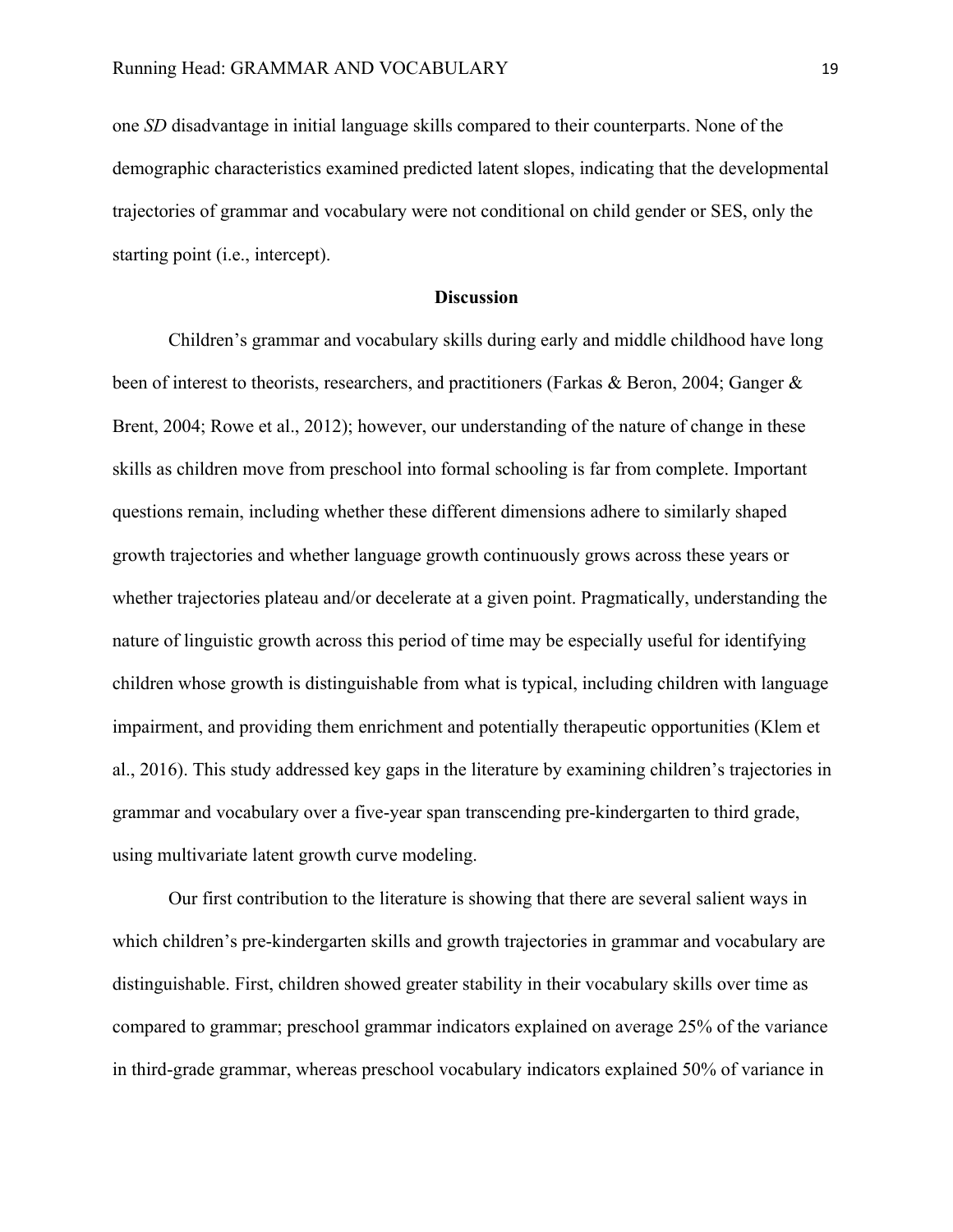third-grade vocabulary. This suggests that grammatical skills may be more malleable than vocabulary skills over this period of time, which may help to explain why interventions focused on vocabulary development delivered to children across the early primary grades tend to have only very modest effects on general vocabulary knowledge (Coyne, McCoach, & Kapp, 2007). There are relatively few examples of grammar interventions delivered to children outside of those designed for clinical populations, but one recent study showed relatively robust effects of a grammar-focused intervention delivered to pre-kindergarten through first graders, suggesting that grammar skills can be positively influenced by targeted interventions (Phillips, 2014).

Some experts have suggested that five years of age represents a time-point in which children's vocabulary skills become stable, following a period of great instability during the toddler and preschool years (Duff, Reen, Plunkett, & Nation, 2015). Duff and colleagues' examination of growth in vocabulary skills from toddlerhood (18 to 24 months) to around eight years of age showed that early vocabulary skills explained about 16% of the variance in vocabulary at eight years, whereas our study showed that vocabulary at about five years explained 50% of the variance in vocabulary at grade three. A comparison of these results do suggest that vocabulary skills become increasingly stabilized over time, and more so than grammar skills. Such work presents an interesting complement to recent cross-sectional research showing that children's language skills become increasingly dimensional from pre-kindergarten to third grade; while language skills at pre-kindergarten are best represented as a unitary construct, over time there is a divergence among vocabulary, grammar, and discourse skills (Language and Reading Research Consortium, 2015). The distinguishing trajectories of grammar and vocabulary as reported in this longitudinal study may contribute to this emergent dimensionality.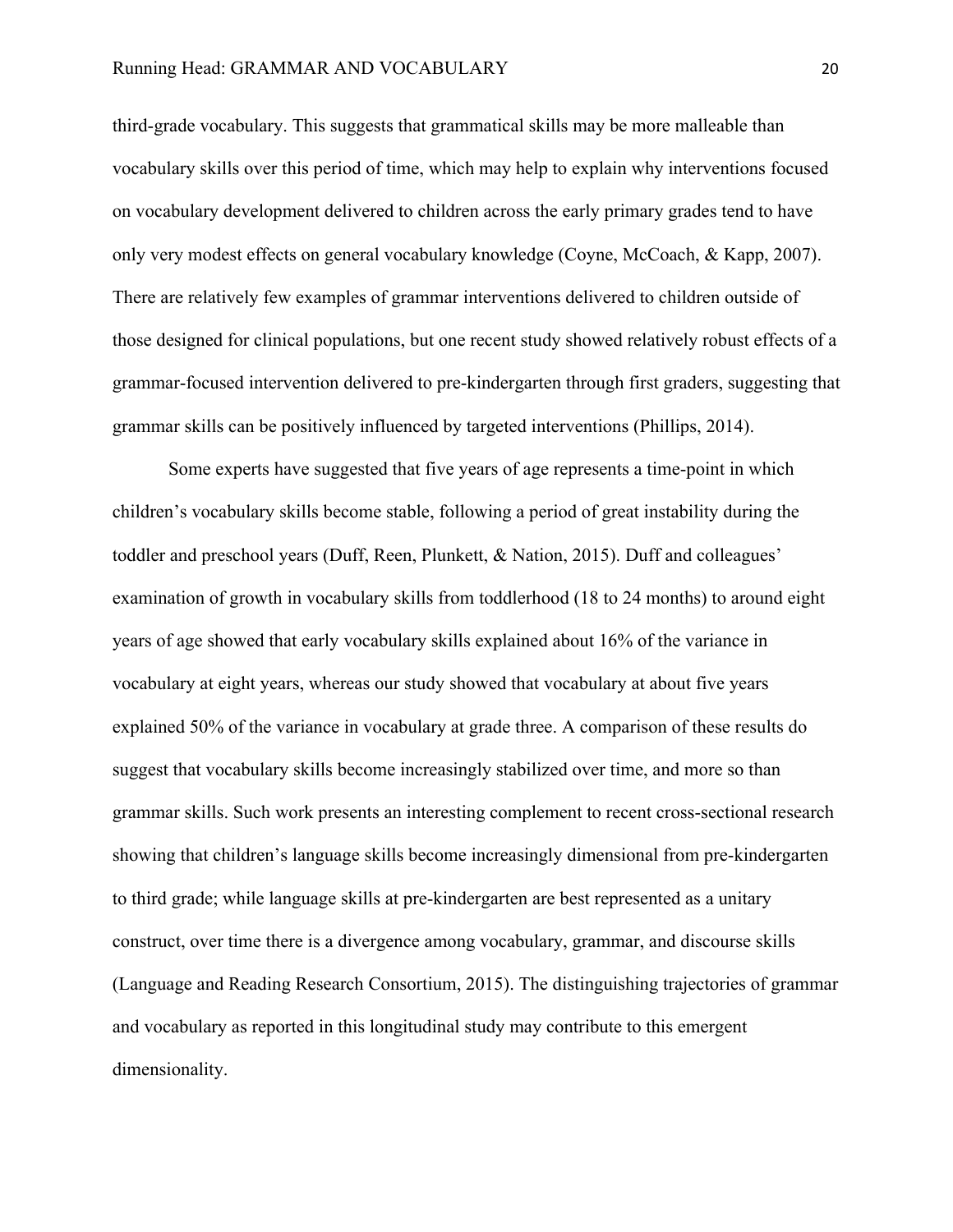Second, evaluation of growth trajectories for grammar and vocabulary showed that these are distinguishable: while both grammar and vocabulary development showed a pattern of deceleration from preschool to second grade, grammar development continued to decelerate through third grade, whereas vocabulary development showed stability after second grade to third grade (no ongoing deceleration). With respect to the decelerating pattern of growth in children's grammar trajectories, this was not entirely unanticipated, given a long-standing perspective in the developmental literature that children's grammatical skills will plateau as they near adolescence; such perspectives view grammatical development as constrained by a critical, or sensitive period, corresponding to maturational constraints (Fromkin, Krashen, Curtiss, Rigler, & Rigler, 1974; Long, 1990). Neurobiologically, the plasticity of the syntactic-processing regions of the human brain appear to mature much earlier in time than the semantic-lexical processing regions of the brain (Hofman et al., 2002). A lengthy neural window for grammar is not theoretically necessary, as grammatical development largely involved acquiring a finite set of rules (Chomsky, 2002). In other words, the developmental set to be acquired is finite/closed.

The pattern of deceleration of vocabulary observed in this study has been suggested previously in some research. Specifically, Farkas and Beron (2004) studied vocabulary growth for children from three to twelve years of age, and showed a point of deceleration when children were about seven years of age. However, the present study showed a slightly different pattern: vocabulary generally and slightly decelerated from five to about eight years of age, but then a positive linear trajectory from eight to nine years of age. This suggests the need to explore differences between our study and that of Farkas and Beron, especially given that both studies utilized the PPVT and growth modeling. One salient difference between the two studies is the time-frame of the study, with the Farkas and Beron sample tested between the years 1996 and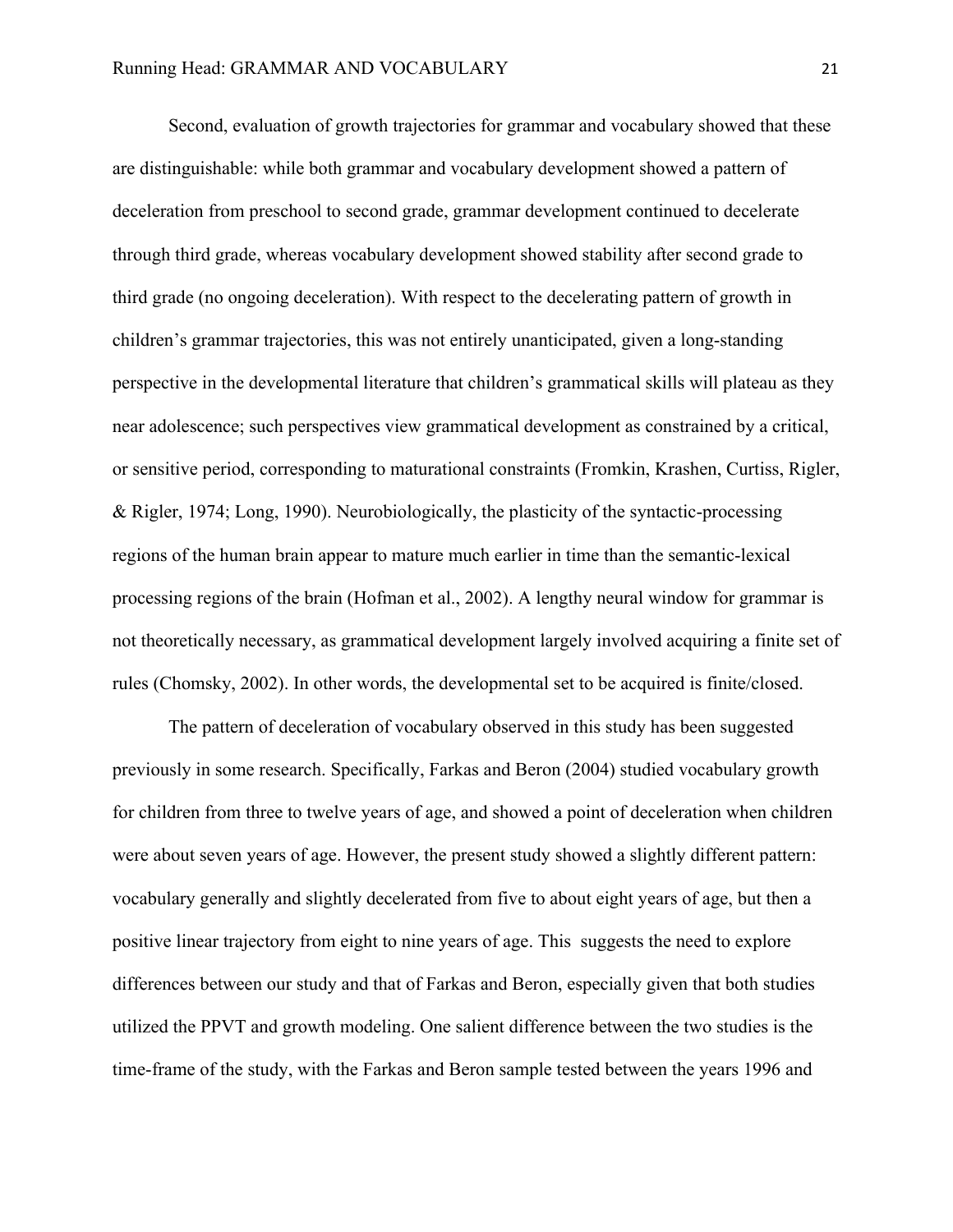2000, and ours tested between the years 2010 and 2015. In 2010, three of the four states serving as sites for the present study adopted the Common Core State Standards, which places a heavy emphasis on vocabulary development and instruction from kindergarten to twelfth grade. It is possible that these policy changes modified the schooling environments of children in such a way that vocabulary growth shifted from a decelerating trend in 1996-2000 to a growing trend in 2010-2015. Yet another salient difference between the two studies involves the sample size, with Farkas and Beron using the NLSY79 sample involving more than 10,000 children. It may be that the heightened power and measurement approach was able to discern a deceleration in vocabulary growth that was too small in size to detect using our relatively smaller size at the later time-point. It is important for our result to be replicated using other samples, given the discrepancy between these studies.

A third contribution of note is the close alignment of children's developmental trajectories in grammar and vocabulary. The analysis of the relations between trajectories showed that baseline skills were very highly correlated, meaning that children with high levels of grammar at age 5 also tended to have high levels of vocabulary. These relations were stronger than often reported in the literature  $(r = .94$  in the present study); for instance, Cabell and colleagues reported concurrent correlations of .64 between measures of receptive vocabulary and grammar, and .71 between measures of expressive vocabulary and grammar for 4-year-old children (Cabell, Justice, Konold, & McGinty, 2011). A major difference between such prior work and the present findings is the use of a latent-variable approach in the current study, which allows for more precise representation of the constructs being investigated. As the study shows, there is an extremely high level of congruence between both initial status of grammar and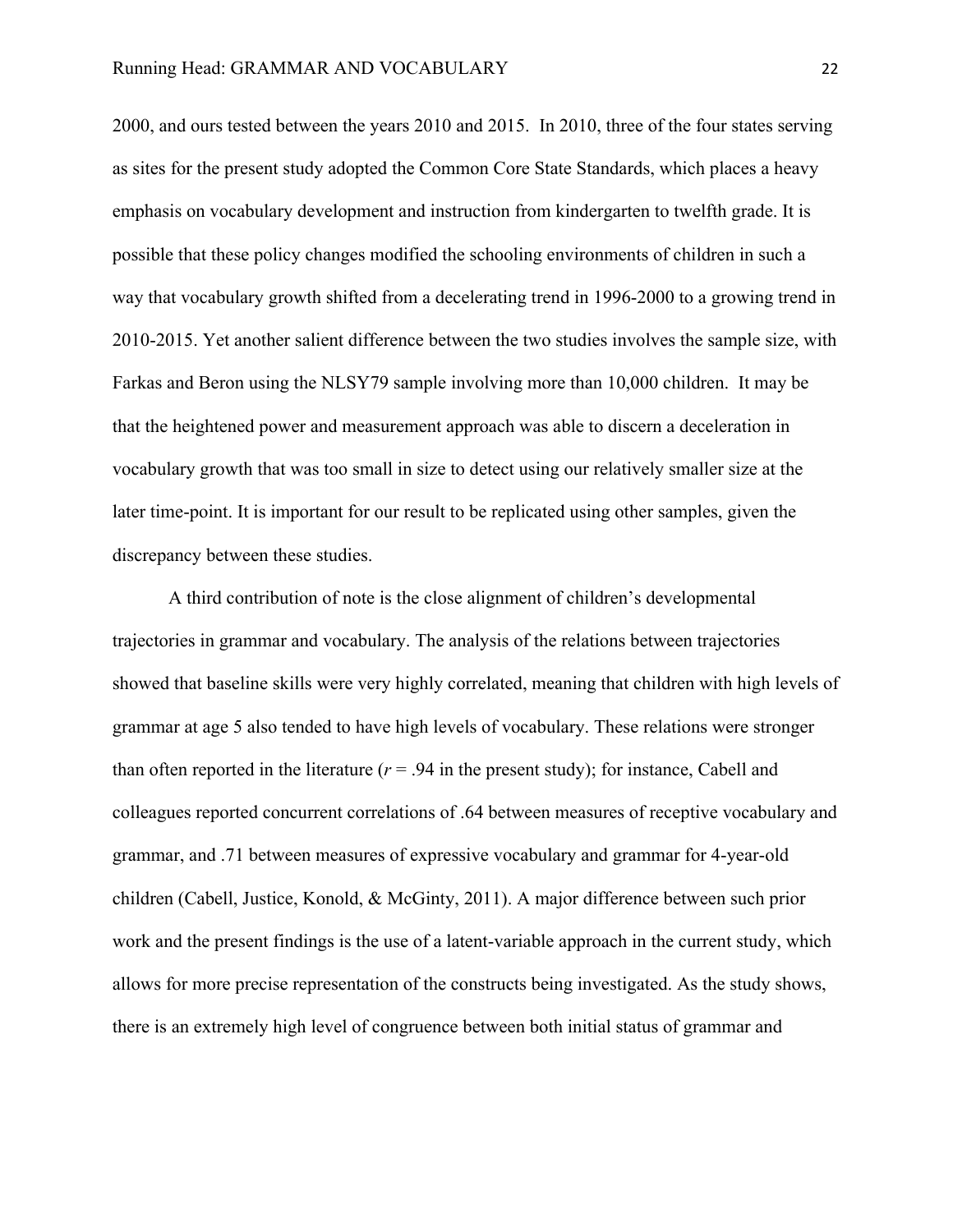vocabulary skill, and children's trajectories over time, with grammar and vocabulary trajectories also related to a high degree  $(r = 0.912)$ .

This finding shows that preschool children who are advanced in vocabulary are also likely to be advanced in grammar, and that children making rapid gains in vocabulary are also likely to be making rapid gains in grammar. The converse is also true: children who are deficient in vocabulary are also likely to be deficient in grammar, and children making poor progress in vocabulary will likely to do so in grammar. Theoretically, these linkages likely represent the near uni-dimensionality of language skill when children are young (Language and Reading Research Consortium, 2015). It is important to learn, in future experimental work, whether children's grammar and/or language skills can be improved relative to other children in the early years of development, and whether this contributes to elevated trajectories over time, as might be suggested by the present normative study. Further, it is also crucial to understand whether improvement in one component language skill, such as grammar, would lend improvement to another component language skill, such as vocabulary, given the high level of interconnectedness between the two sets of skills.

Limitations of this study warranting consideration are threefold. First, our sample was not very diverse with respect to race, ethnicity, and linguistic background. It is unknown whether our results would have varied substantially if a more diverse sample was utilized, and research seeking to replicate our findings should be undertaken with other, more diverse samples. Second, our examination of children's linguistic trajectories involved only one measurement occasion per year per child for a total of five time-points. Other studies examining trajectories have featured more frequent observations of children (Farkas & Beron, 2004; Rowe et al, 2012), and it may be that more precise assessment of linguistic change is necessary to represent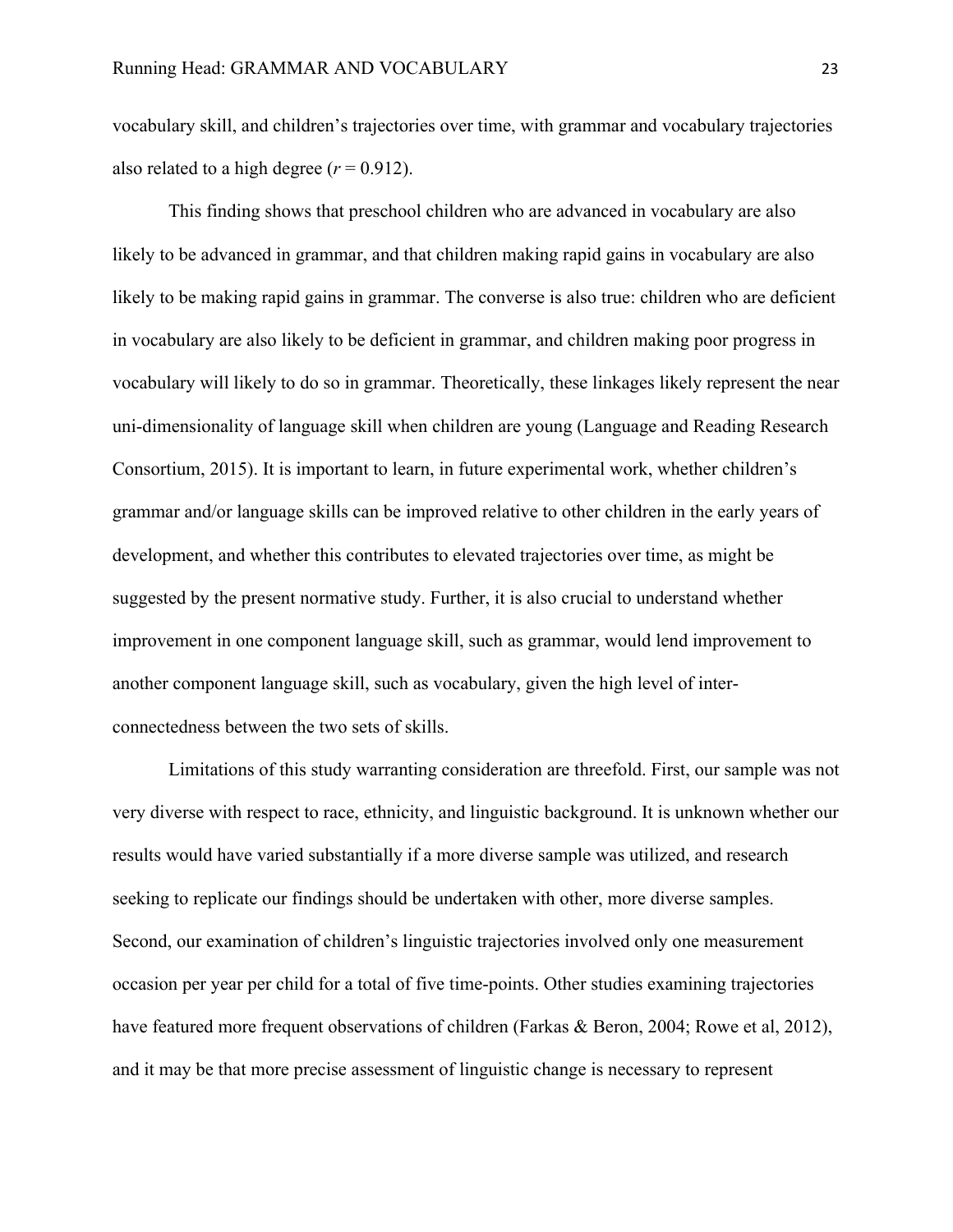trajectories during early and middle childhood. This is an important methodological consideration for research on children's language development, given that even at very young ages, children's language skills show significant change in even relatively small increments of time (Duff et al., 2015). Finally, we did not represent the nested data-structure of this study into our modeling, although children were nested in classrooms at the initial observation and then longitudinally. Our investigation of multilevel latent growth models based only on the nested data structure at the preschool time-point led to convergence problems and estimation errors. Due to these practical concerns we used single-level analyses instead. Future research might explore how to use latent-variable growth modeling in the context of nested data-structures with extensive cross-classification as children go through schooling. This would be useful for understanding how classroom contexts may alter developmental trajectories.

Despite these limitations, the finding we present help to improve our understanding of language development among children as they transition from the pre-kindergarten milieu into the space of formal schooling. Children's grammar and vocabulary skills are continuing to incrementally improve across these years, on a magnitude that is quite profound: grammar skills increased 3.08 standard deviation units (Cohen's *d*) over the five-year period, whereas their vocabulary skills increased 3.71 units. Interestingly, our growth models suggest that educational interventions should be explored to determine their effects on children's trajectories of grammar skill, as children show a deceleration in skills in this linguistic domain starting around kindergarten.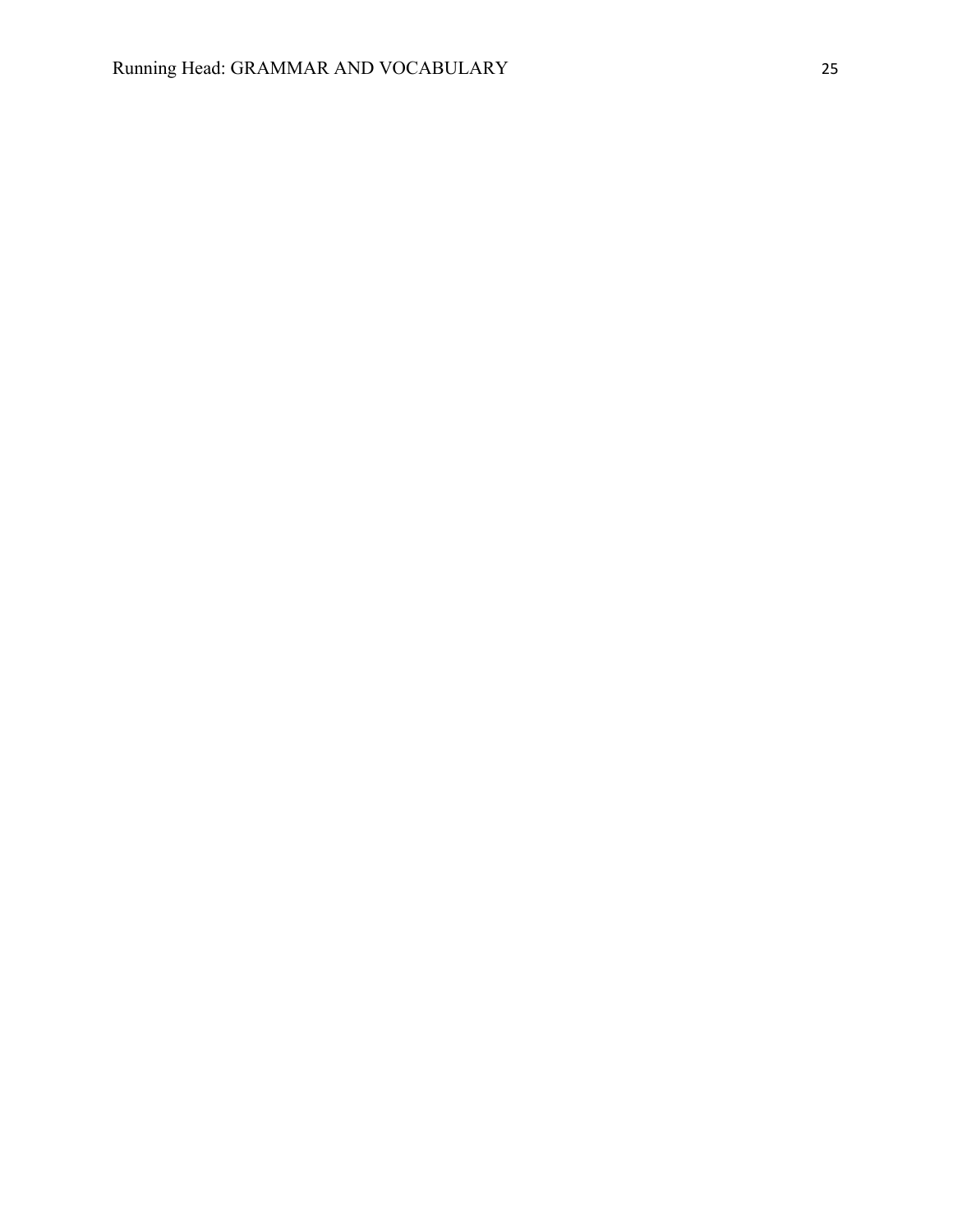#### **References**

Arbuckle, J. L., Marcoulides, G. A., & Schumacker, R. E. (1996). Full information estimation in the presence of incomplete data. In G. A. Marcoulides & S. R. E. (Eds.), *Advanced structural equation modeling: Issues and techniques*. Mahwah, NJ: Lawrence Erlbaum Associates.

Bishop, D. (2005). Test for reception of grammar (TROG). *London: Psychological Corporation*.

- Browne, M. W., & Cudeck, R. (1993). Alternative ways of assessing model fit. In K. A. Bollen & J. S. Long (Eds.), *Testing structural equation models* (pp. 136-162). Beverly Hills, CA: Sage.
- Cabell, S. Q., Justice, L. M., Konold, T. R., & McGinty, A. S. (2011). Profiles of emergent literacy skills among preschool children who are at risk for academic difficulties. *Early Child Res Q, 26*(1), 1-14.
- Catts, H. W., Fey, M. E., Zhang, X., & Tomblin, J. B. (1999). Language basis of reading and reading disabilities: Evidence from a longitudinal investigation. *Scientific Studies of Reading, 3*(4), 331-361.
- Chomsky, N. (2002). *Syntactic structures*: Walter de Gruyter.
- Coyne, M., McCoach, D. B., & Kapp, S. (2007). Vocabulary intervention for kindergarten students: Comparing extended instruction to embedded instruction and incidental exposure. *Learning Disability Quarterly, 30*(2), 74-88.
- Duff, F. J., Reen, G., Plunkett, K., & Nation, K. (2015). Do infant vocabulary skills predict school-age language and literacy outcomes? *Journal of Child Psychology and Psychiatry, 56*(8), 848-856.
- Dunn, D. M., & Dunn, L. M. (2007). *Peabody picture vocabulary test (PPVT)*. New York: Pearson.
- Eilers, R. E., Oller, D. K., Levine, S., Basinger, D., Lynch, M. P., & Urbano, R. (1993). The role of prematurity and socioeconomic status in the onset of canonical babbling in infants. *Infant Behavior and Development, 16*(3), 297-315.
- Farkas, G., & Beron, K. (2004). The detailed age trajectory of oral vocabulary knowledge: Differences by class and race. *Social Science Research, 33*(3), 464-497.
- Fox, S. E., Levitt, P., & Nelson, C. A. (2010). How the timing and quality of early experiences influence the development of brain architecture. *Child development, 81*(1), 28-40.
- Frijters, J. C., Barron, R. W., & Brunello, M. (2000). Direct and mediated influences of home literacy and literacy interest on prereaders' oral vocabulary and early written language skill. *Journal of Educational Psychology, 92*(3), 466.
- Fromkin, V., Krashen, S., Curtiss, S., Rigler, D., & Rigler, M. (1974). The development of language in Genie: a case of language acquisition beyond the "critical period". *Brain and language, 1*(1), 81-107.
- Ganger, J., & Brent, M. R. (2004). Reexamining the vocabulary spurt. *Developmental Psychology, 40*(4), 621.
- Gleitman, L. R., Gleitman, H., & Shipley, E. F. (1972). The emergence of the child as grammarian. *Cognition, 1*(2-3), 137-164.
- Graham, J. W. (2012). *Missing data: Analysis and design*. New York, NY: Springer Science & Business Media.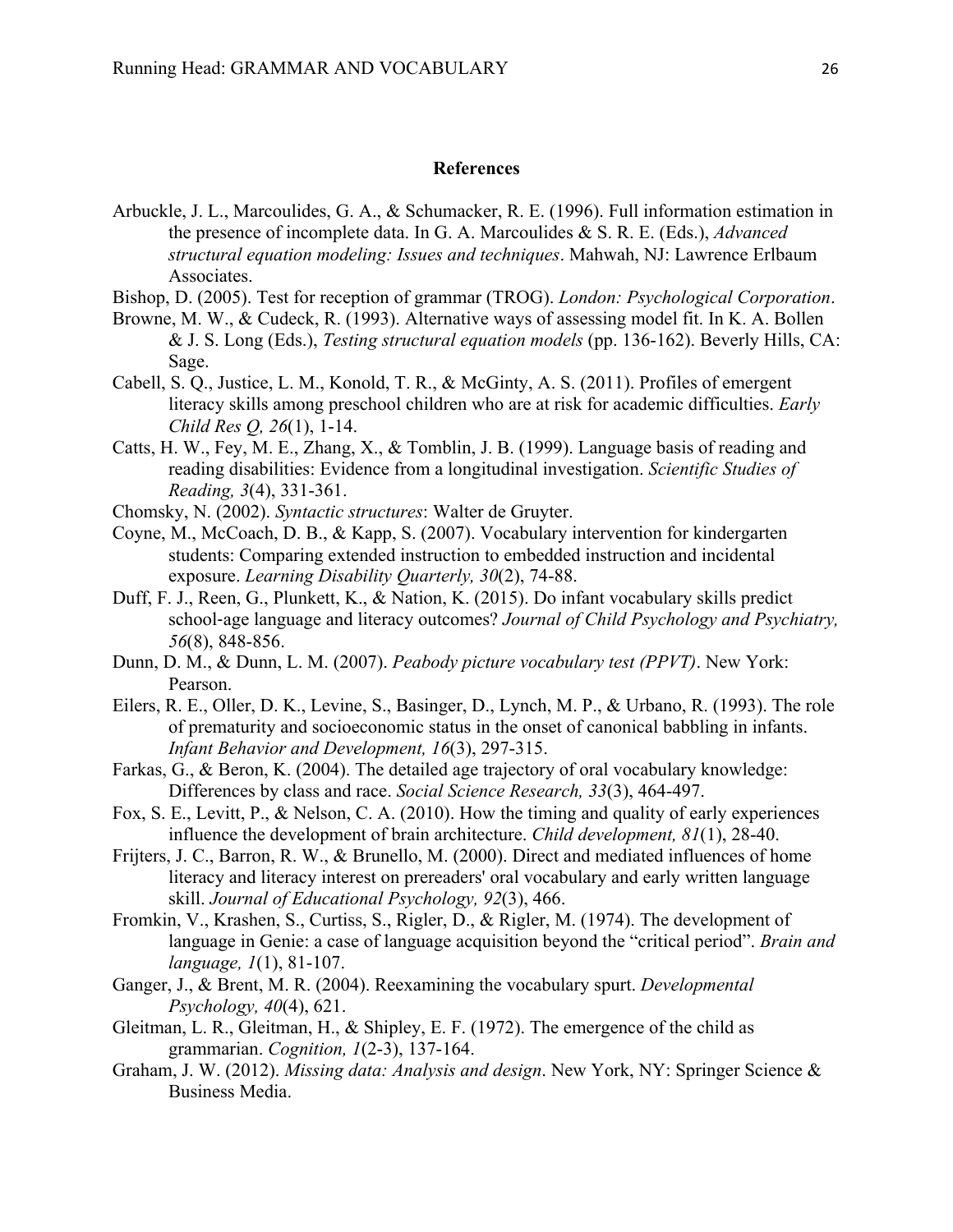- Hayiou-Thomas, M. E., Dale, P. S., & Plomin, R. (2012). The etiology of variation in language skills changes with development: A longitudinal twin study of language from 2 to 12 years. *Developmental science, 15*(2), 233-249.
- Hoff, E. (2003). The specificity of environmental influence: Socioeconomic status affects early vocabulary development via maternal speech. *Child development, 74*(5), 1368-1378.
- Hoff, E. (2013). Interpreting the early language trajectories of children from low-SES and language minority homes: implications for closing achievement gaps. *Developmental Psychology, 49*(1), 4.
- Hofman, M., Boer, G., Holtmaat, A., Van Someren, E., Verhaagen, J., & Swaab, D. (2002). Human brain plasticity: evidence from sensory deprivation and altered language experience. *Plasticity in the adult brain: From genes to neurotherapy, 138*, 177.
- Hu, L. T., & Bentler, P. M. (1995). Evaluating model fit. In R. H. Hoyle (Ed.), *Structural Equation Modeling. Concepts, Issues, and Applications* (pp. 76-99). London: Sage.
- Hu, L. T., & Bentler, P. M. (1999). Cutoff criteria for fit indexes in covariance structure analysis: Conventional criteria versus new alternatives. *Structural Equation Modeling: A Multidisciplinary Journal, 6*, 1-55.
- Huttenlocher, P. R. (2009). *Neural plasticity*: Harvard University Press.
- Justice, L. M., Mashburn, A., & Petscher, Y. (2013). Very early language skills of fifth-grade poor comprehenders. *Journal of Research in Reading, 36*(2), 172-185.
- Klem, M., Hagtvet, B., Hulme, C., & Gustafsson, J.-E. (2016). Screening for Language Delay: Growth Trajectories of Language Ability in Low-and High-Performing Children. *Journal of speech, language, and hearing research, 59*(5), 1035-1045.
- Language and Reading Research Consortium. (2015). The dimensionality of language ability in young children. . *Child development, 86*(6), 1948–1965.
- Language and Reading Research Consortium, Farquharson, K., & Murphy, K. A. (2016). Ten steps to conducting a large, multi-site, longitudinal investigation of language and reading in young children. *Frontiers in psychology, 7*.
- Language and Reading Research Consortium, & Logan, J. (in press). Pressure Points in Reading Comprehension: A Quantile Multiple Regression Analysis. . *Journal of Educational Psychology*.
- Law, J., Tomblin, J. B., & Zhang, X. (2008). Characterizing the growth trajectories of languageimpaired children between 7 and 11 years of age. *Journal of speech, language, and hearing research, 51*(3), 739-749.
- Little, T. D. (2013). *Methodology in the Social Sciences: Longitudinal Structural Equation Modeling*. New York, NY: The Guilford Press.
- Little, T. D., Jorgensen, T. D., Lang, K. M., & Moore, E. W. (2014). On the joys of missing data. *Journal of Pediatric Psychology, 39*(2), 151-162.
- Long, M. H. (1990). Maturational constraints on language development. *Studies in second language acquisition, 12*(03), 251-285.
- McKean, C., Mensah, F. K., Eadie, P., Bavin, E. L., Bretherton, L., Cini, E., & Reilly, S. (2015). Levers for language growth: characteristics and predictors of language trajectories between 4 and 7 years. *PloS one, 10*(8), e0134251.
- Muthén, L. K., & Muthén, B. O. (1998-2012). *Mplus User's Guide* (7th ed.). Los Angeles, CA: Muthén & Muthén.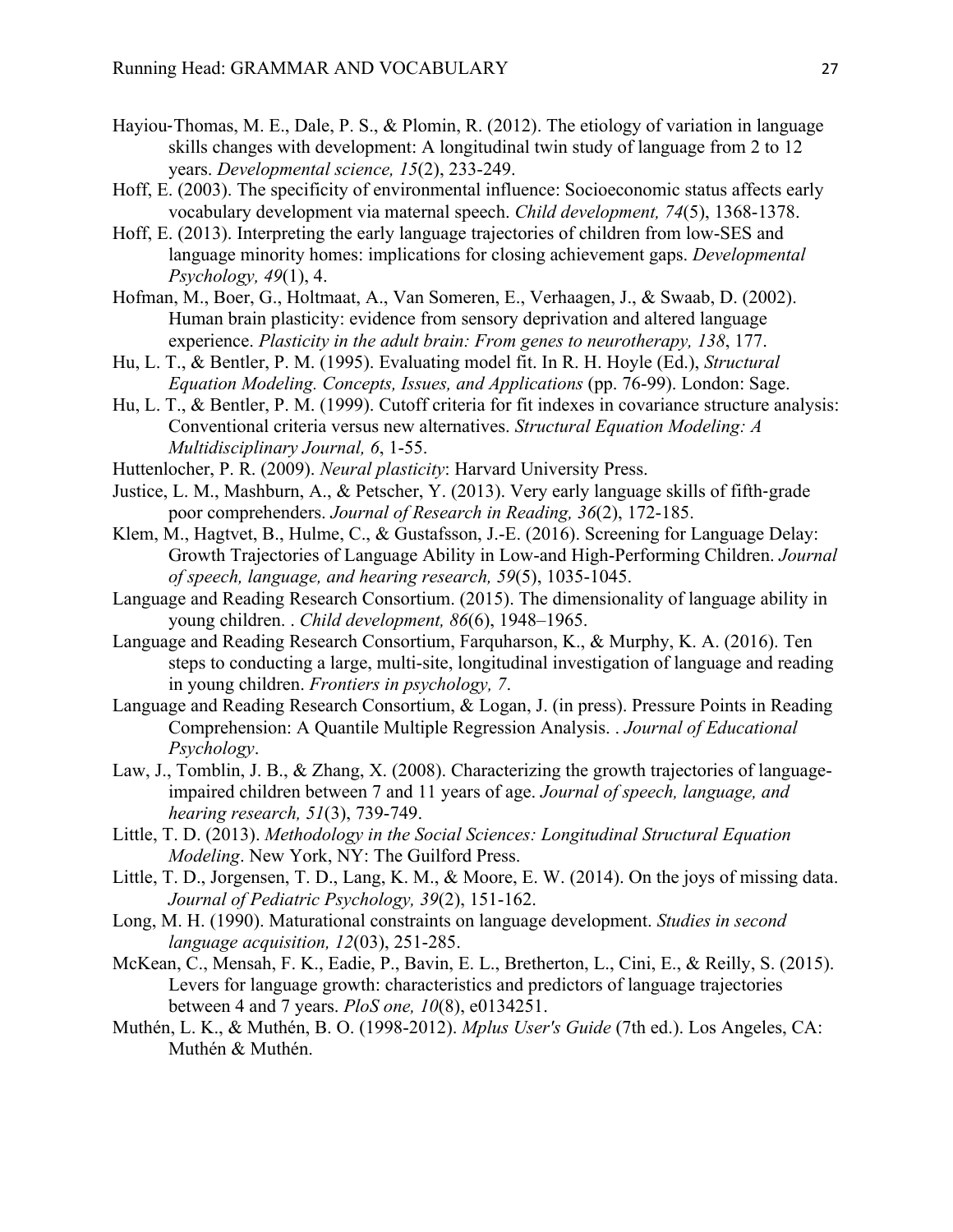- Phillips, B. M. (2014). Promotion of syntactical development and oral comprehension: Development and initial evaluation of a small-group intervention. *Child Language Teaching and Therapy, 30*(1), 63-77.
- Pinker, S. (2015). *Words and rules: The ingredients of language*: Basic Books.
- Rice, M. L., Wexler, K., & Cleave, P. L. (1995). Specific language impairment as a period of extended optional infinitive. *Journal of speech, language, and hearing research, 38*(4), 850-863.
- Rowe, M. L., Raudenbush, S. W., & Goldin-Meadow, S. (2012). The pace of vocabulary growth helps predict later vocabulary skill. *Child development, 83*(2), 508-525.
- Schmitt, M. B., Logan, J. A., Tambyraja, S. R., Farquharson, K., & Justice, L. M. (2017). Establishing language benchmarks for children with typically developing language and children with language impairment. *Journal of speech, language, and hearing research, 60*(2), 364-378.
- Semel, E., Wiig, E. H., & Secord, W. A. (2003). *Clinical evaluation of language fundamentals -4 (CELF-4)*. San Antonio, TX: PyschCorp.
- Simonsen, H. G., Kristoffersen, K. E., Bleses, D., Wehberg, S., & Jørgensen, R. N. (2014). The Norwegian Communicative Development Inventories: Reliability, main developmental trends and gender differences. *First Language, 34*(1), 3-23.
- Storch, S. A., & Whitehurst, G. J. (2002). Oral language and code-related precursors to reading: evidence from a longitudinal structural model. *Developmental Psychology, 38*(6), 934.
- Van der Lely, H. K., Rosen, S., & McClelland, A. (1998). Evidence for a grammar-specific deficit in children. *Current Biology, 8*(23), 1253-1258.
- Vargha-Khadem, F., Watkins, K., Alcock, K., Fletcher, P., & Passingham, R. (1995). Praxic and nonverbal cognitive deficits in a large family with a genetically transmitted speech and language disorder. *Proceedings of the National Academy of Sciences, 92*(3), 930-933.
- Vasilyeva, M., Waterfall, H., & Huttenlocher, J. (2008). Emergence of syntax: Commonalities and differences across children. *Developmental science, 11*(1), 84-97.
- Verhoeven, L., van Leeuwe, J., & Vermeer, A. (2011). Vocabulary growth and reading development across the elementary school years. *Scientific Studies of Reading, 15*(1), 8- 25.
- Williams, K. T. (1997). Expressive Vocabulary Test Second Edition (EVT 2). *Journal of American Academy of Child and Adolescent Psychiatry, 42*, 864-872.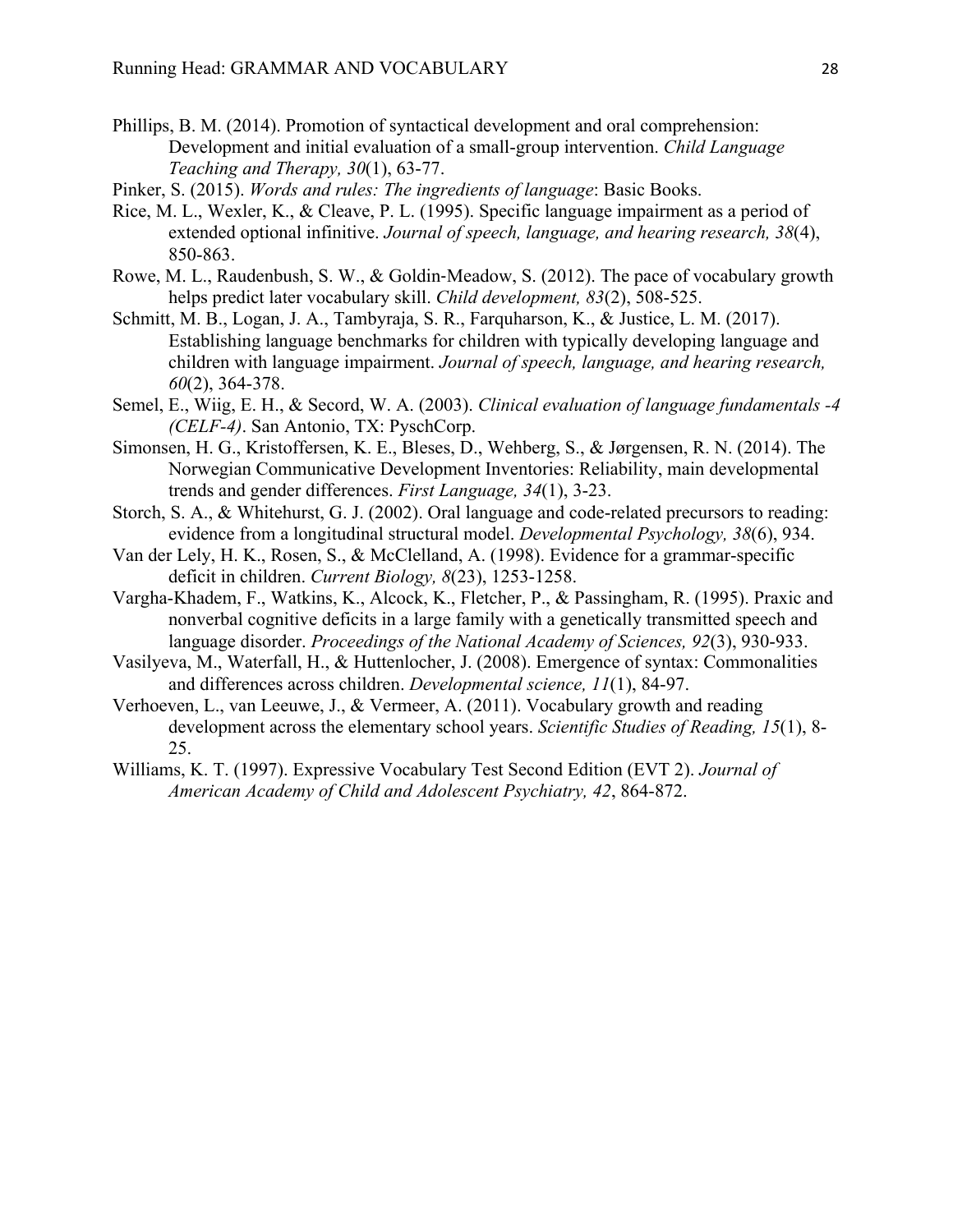*Background Characteristics of Participating Children and Families*

| Demographic variable  | Scale                           | N(%)         |
|-----------------------|---------------------------------|--------------|
| Maternal education    | High school or less             | 51 (13.6%)   |
|                       | Some college but no degree      | 81 (21.5%)   |
|                       | Associates or bachelor's degree | 157 (41.8%)  |
|                       | Advanced degree                 | $87(23.1\%)$ |
| Free or reduced lunch | Yes                             | 57 (15.3%)   |
|                       | N <sub>o</sub>                  | 316 (84.7%)  |
| Child gender          | Male                            | 245 (58.3%)  |
|                       | Female                          | 175(41.7%)   |
| Home language         | English                         | 369 (97.6%)  |
|                       | Non-English                     | $9(2.4\%)$   |
| Race                  | American White/Caucasian        | 351 (94.6%)  |
|                       | Non-White                       | $20(5.4\%)$  |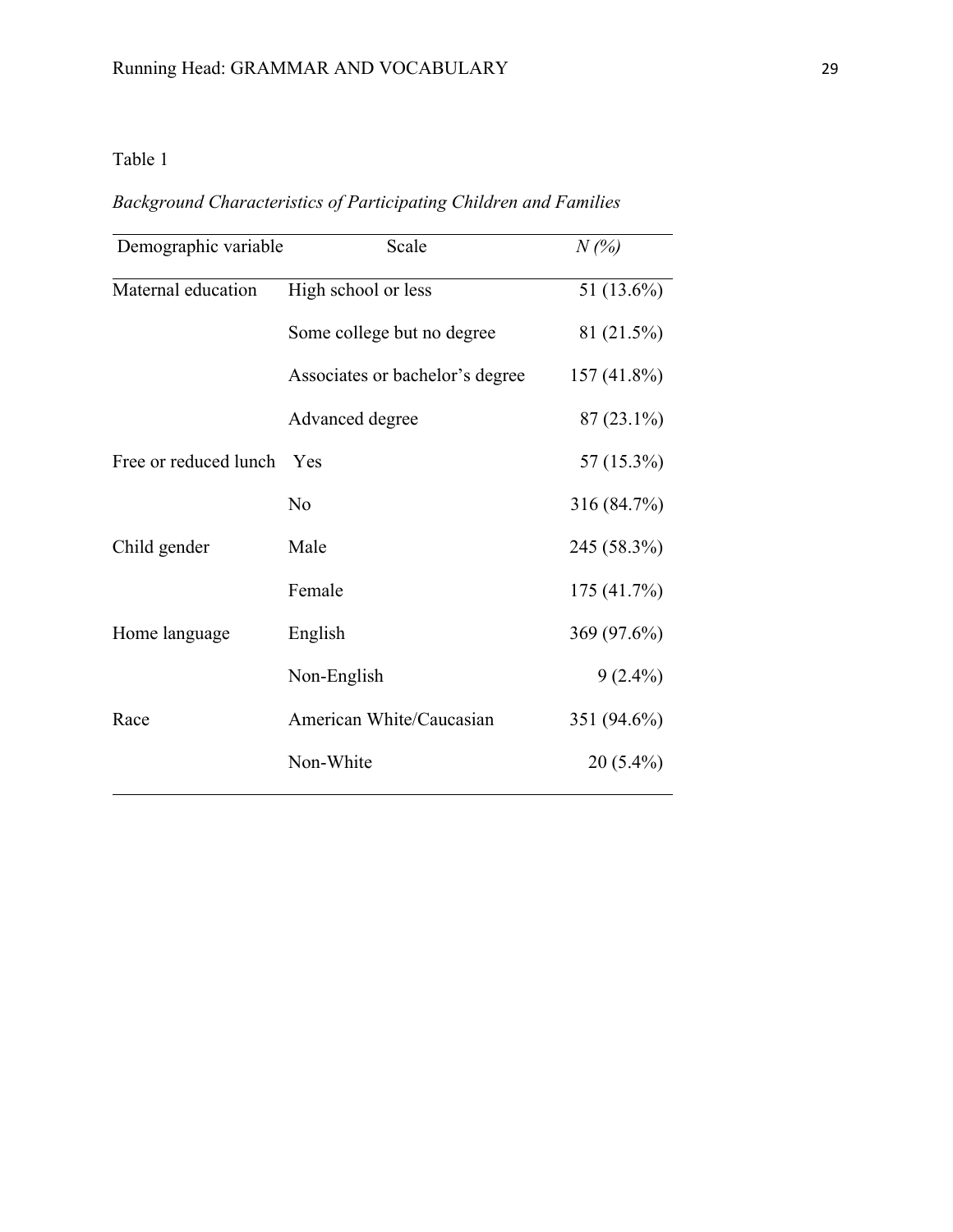| Domain     | Measure           | $\boldsymbol{N}$ | Min              | Max | Mean   | SD    | Skewness Kurtosis |         |
|------------|-------------------|------------------|------------------|-----|--------|-------|-------------------|---------|
|            | CELF-WS Y1        | 408              | $\theta$         | 29  | 15.59  | 5.56  | $-0.45$           | 0.17    |
|            | <b>CELF-WS Y2</b> | 388              | $\overline{4}$   | 31  | 20.17  | 4.67  | $-0.45$           | 0.50    |
|            | CELF-WS Y3        | 362              | 9                | 32  | 23.72  | 4.16  | $-0.49$           | 0.08    |
|            | <b>CELF-WS Y4</b> | 344              | 14               | 32  | 26.67  | 3.30  | $-0.88$           | 0.79    |
|            | CELF-WS Y5        | 329              | 13               | 32  | 28.14  | 2.91  | $-1.57$           | 3.87    |
|            | <b>CELF-RS Y1</b> | 394              | $\mathbf{0}$     | 74  | 32.13  | 14.00 | 0.10              | $-0.30$ |
|            | CELF-RS Y2        | 385              | $\boldsymbol{0}$ | 85  | 42.31  | 15.03 | $-0.15$           | 0.14    |
| Grammar    | <b>CELF-RS Y3</b> | 354              | 15               | 92  | 52.16  | 13.95 | 0.11              | $-0.04$ |
|            | CELF-RS Y4        | 333              | 22               | 97  | 60.10  | 14.00 | $-0.09$           | $-0.23$ |
|            | CELF-RS Y5        | 322              | 24               | 99  | 64.80  | 13.91 | $-0.06$           | $-0.27$ |
|            | TROG Y1           | 418              | $\theta$         | 18  | 6.25   | 3.76  | 0.48              | $-0.15$ |
|            | TROG Y2           | 384              | $\boldsymbol{0}$ | 18  | 10.88  | 3.88  | $-0.46$           | $-0.28$ |
|            | TROG Y3           | 366              | $\overline{2}$   | 20  | 13.45  | 3.61  | $-0.68$           | 0.05    |
|            | TROG Y4           | 345              | $\overline{4}$   | 20  | 15.28  | 3.16  | $-1.00$           | 0.71    |
|            | TROG Y5           | 324              | 6                | 20  | 16.69  | 2.64  | $-1.42$           | 2.06    |
|            | PPVT Y1           | 420              | 24               | 107 | 70.06  | 13.78 | 0.00              | $-0.15$ |
|            | PPVT Y2           | 383              | 45               | 115 | 84.37  | 13.27 | $-0.29$           | $-0.19$ |
|            | PPVT Y3           | 366              | 55               | 134 | 95.04  | 13.89 | $-0.12$           | $-0.16$ |
|            | PPVT Y4           | 344              | 62               | 144 | 105.44 | 13.54 | $-0.24$           | 0.27    |
|            | PPVT Y5           | 325              | 69               | 150 | 114.79 | 14.53 | 0.01              | $-0.09$ |
| Vocabulary | EVT Y1            | 418              | 33               | 150 | 94.04  | 18.98 | $-0.39$           | 0.15    |
|            | EVT Y2            | 384              | 26               | 162 | 112.59 | 18.14 | $-0.76$           | 1.55    |
|            | EVT Y3            | 368              | 69               | 180 | 127.09 | 16.15 | $-0.37$           | 0.85    |
|            | EVT Y4            | 346              | 86               | 180 | 138.82 | 16.12 | $-0.39$           | 0.48    |
|            | EVT Y5            | 327              | 93               | 192 | 150.59 | 15.95 | $-0.39$           | 0.80    |

*Descriptive statistics of grammar and vocabulary measures*

*CELF, Clinical Evaluation of Language Fundamentals – Fourth Edition (CELF-4, Semel et al., 2003); WS, CELF-4 Word Structure; CFRS, CELF-4 Recalling Sentences; TROG, Test for Reception of Grammar–2 (Bishop, 2005); PPVT, Peabody Picture Vocabulary Test (Dunn & Dunn, 2007); EVT, Expressive Vocabulary Test – Second Edition (Williams, 1997). Y1, all children in prekindergarten; Y2, 95.0% children in kindergarten, 4.8% in prekindergarten,.3% in frist grade; Y3, 91.9% children in first grade, 7.5% in kindergarten, .5% in second grade; Y4, 90.9% children in second grade, 8.9% in first grade, .3% in third grade; Y5, 88.9% children in third grade, 10.5% in second grade, .6% in first grade.*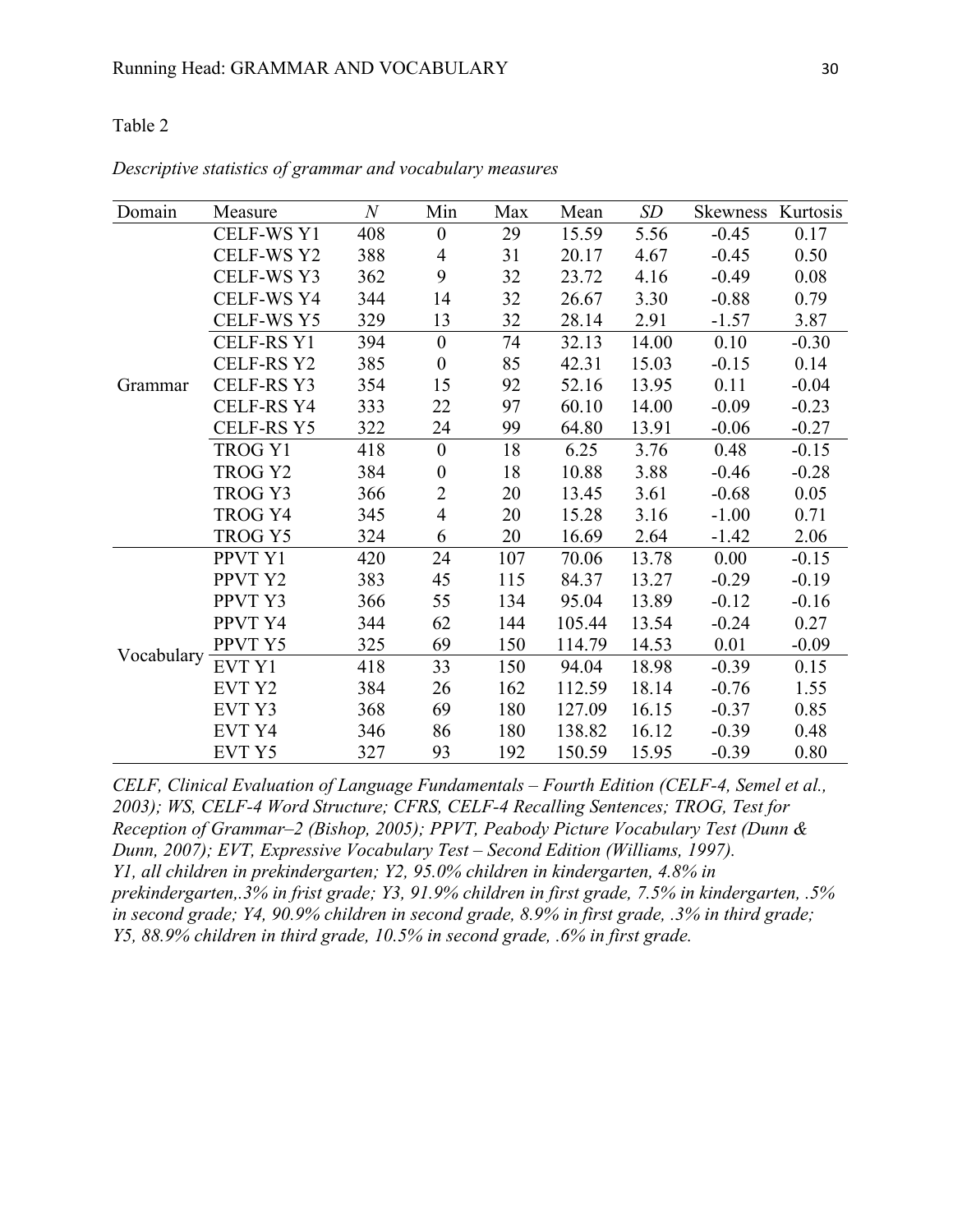*Longitudinal measurement invariance of grammar and vocabulary, preschool to grade 3*

|                                  | $\chi^2$ (df)  | $\boldsymbol{p}$ | $\Delta \chi^2$             | $\boldsymbol{p}$   | <b>CFI</b> |                        | <b>ACFI RMSEA SRMR</b> |      | Modification                               |
|----------------------------------|----------------|------------------|-----------------------------|--------------------|------------|------------------------|------------------------|------|--------------------------------------------|
| Grammar                          |                |                  |                             |                    |            |                        |                        |      |                                            |
| 1. Configural<br>invariance      | 73.97<br>(50)  | .015             |                             |                    | .995       |                        | .034                   | .018 |                                            |
| 2.1 Metric<br>invariance         | 167.51<br>(58) | < 0.01           | 93.54                       | vs. 1: $\leq 0.01$ | 977        | vs. 1:<br>$-.018$      | .067                   | .134 |                                            |
| 2.2 Partial metric<br>invariance | 99.08<br>(55)  | < 0.01           | 25.11                       | vs. 1: $\leq 0.01$ | .991       | vs. 1:<br>$-.004$      | .044                   | .037 | Free loadings CFWS1,<br>CFWS4, CFWS5       |
| 3.1 Scalar<br>invariance         | 239.63<br>(63) | < 001            | vs. $2.2: < 0.01$<br>140.55 |                    | .963       | $vs. 2.2$ :<br>$-.028$ | .082                   | .119 |                                            |
| 3.2 Partial scalar<br>invariance | 142.03<br>(60) | < 001            | vs. $2.2: < 0.01$<br>42.95  |                    | .983       | $vs. 2.2$ :<br>$-.008$ | .057                   |      | .072 Free intercepts CFWS4,<br>CFWS5, TRG1 |
| Vocabulary                       |                |                  |                             |                    |            |                        |                        |      |                                            |
| 1. Configural<br>invariance      | 7.503<br>(5)   | .277             |                             |                    | 1.000      |                        | .024                   | .004 |                                            |
| 2. Metric<br>invariance          | 20.120<br>(9)  | .017             | vs. 1:<br>12.517            | .014               | .997       | vs. 1:<br>$-.003$      | .054                   | .030 |                                            |
| 3. Scalar<br>invariance          | 25.711<br>(13) | .019             | vs. 2:<br>5.591             | .232               | .997       | $vs. 2.2$ :<br>$-.000$ | .048                   | .031 |                                            |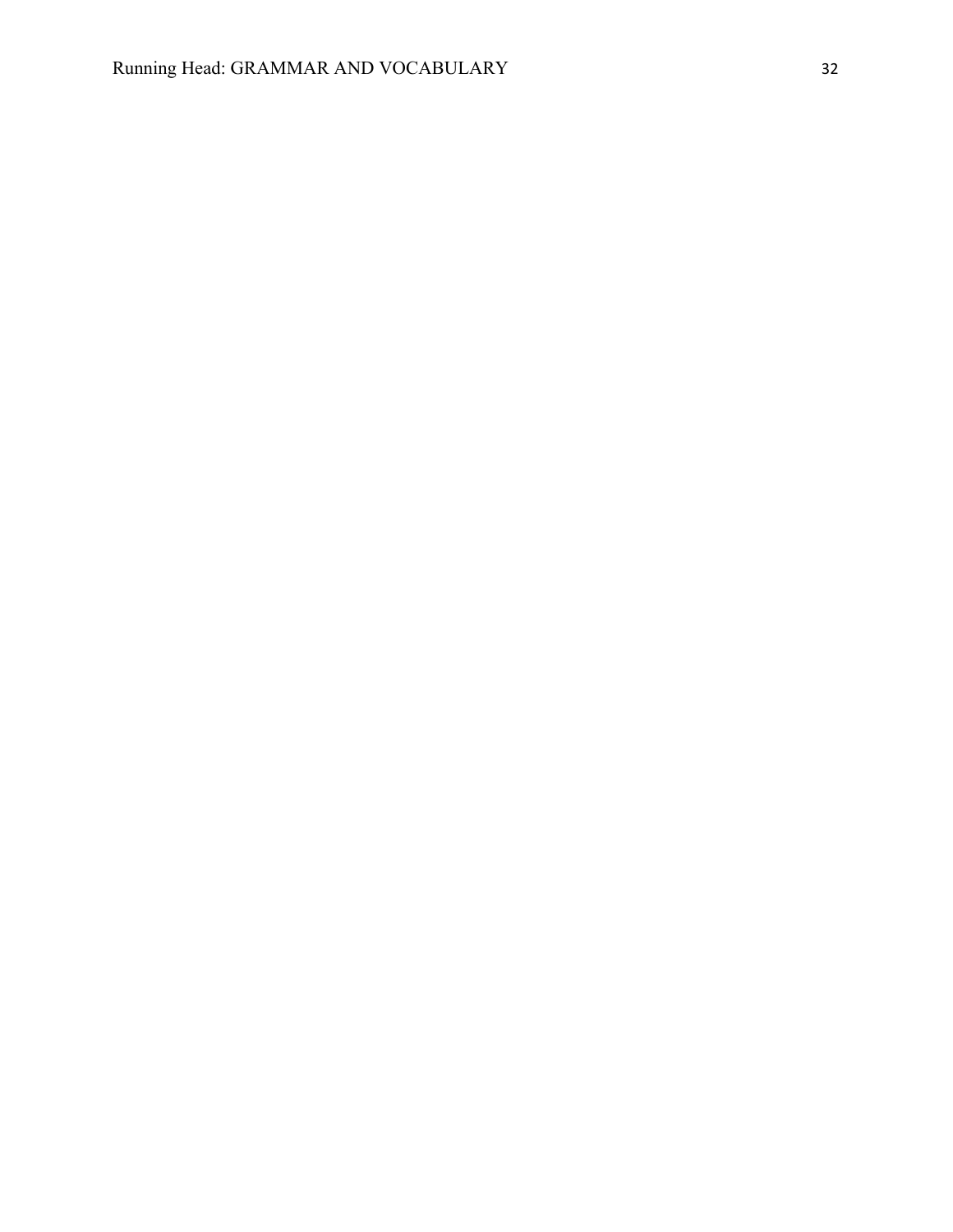## *Parameter estimates of multivariate latent growth model for grammar and vocabulary,*

*preschool to grade 3*

|                                   |                                  |                                 | Grammar                 | Vocab    |           |                  |  |  |  |  |
|-----------------------------------|----------------------------------|---------------------------------|-------------------------|----------|-----------|------------------|--|--|--|--|
|                                   |                                  | Coeff                           | SE.<br>$\boldsymbol{n}$ | Coeff    | <b>SE</b> | n                |  |  |  |  |
| Parameter estimates               |                                  |                                 |                         |          |           |                  |  |  |  |  |
| Growth                            | Mean of intercept                | $\overline{0}$                  |                         | $\theta$ |           |                  |  |  |  |  |
| Parameters                        | Variance of intercept            |                                 |                         |          |           |                  |  |  |  |  |
|                                   | Mean of slope                    | 1.054                           | $.060 \le 0.001$        | 1.200    |           | $.060 \le 0.001$ |  |  |  |  |
|                                   | Variance of slope                | .012                            | .005<br>.011            | .025     |           | .006 < 001       |  |  |  |  |
| Trajectory                        | Y1 to Y2                         | 1.000                           |                         | 1.000    |           |                  |  |  |  |  |
|                                   | Y <sub>2</sub> to Y <sub>3</sub> | 1.832                           | $.049 \le 0.001$        | 1.775    |           | $.039 \le 0.001$ |  |  |  |  |
|                                   | Y3 to Y4                         | 2.481                           | $.076 \le 0.001$        | 2.452    |           | .055 < 001       |  |  |  |  |
|                                   | Y4 to Y5                         | 2.921                           | $.094 \le 0.001$        | 3.097    |           | $.072 \le 0.001$ |  |  |  |  |
| Correlations of growth parameters |                                  |                                 |                         |          |           |                  |  |  |  |  |
|                                   |                                  |                                 | 2                       | 3        |           | 4                |  |  |  |  |
|                                   | 1. Grammar intercept             |                                 |                         |          |           |                  |  |  |  |  |
|                                   | 2. Grammar slope                 | $-.575***$                      |                         |          |           |                  |  |  |  |  |
|                                   | 3. Vocabulary intercept          | 935**<br>$\ast$                 | $-715***$               |          |           |                  |  |  |  |  |
|                                   | 4. Vocabulary slope              | $-.105$                         | $.912***$               | $-249**$ |           |                  |  |  |  |  |
| Model fit                         |                                  |                                 |                         |          |           |                  |  |  |  |  |
|                                   | $\chi^2$ test                    | $\chi^2$ =432.970 (234), p<.001 |                         |          |           |                  |  |  |  |  |
|                                   | <b>RMSEA</b> (90% CI)            |                                 | .045(.038, .052)        |          |           |                  |  |  |  |  |
|                                   | <b>CFI</b>                       |                                 | .979                    |          |           |                  |  |  |  |  |
|                                   | <b>SRMR</b>                      | .061                            |                         |          |           |                  |  |  |  |  |

\*  $p < .05$ , \*\*  $p < .01$ , \*\*\*  $p < .001$ .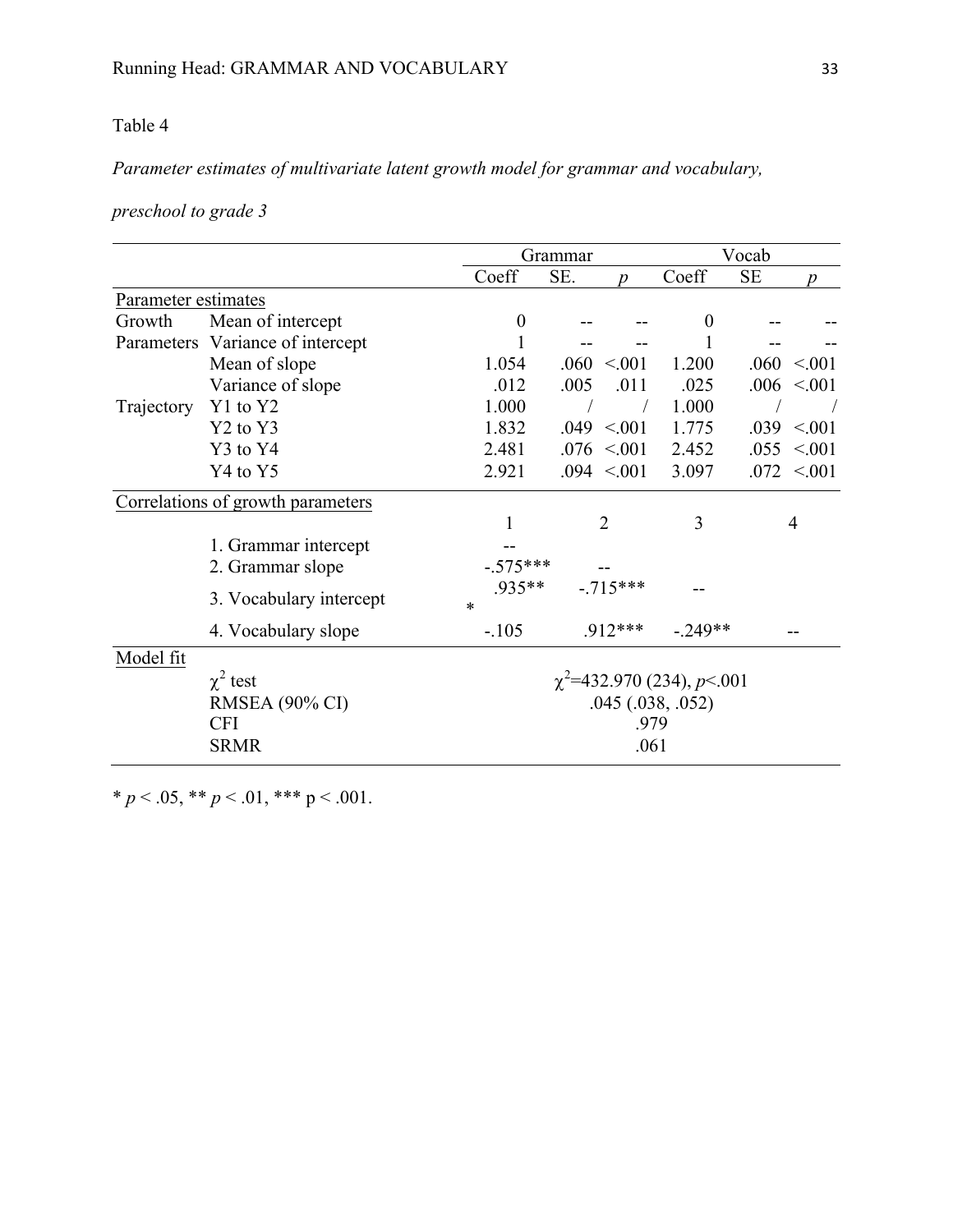|                     |                                  | Grammar                         |      |                  | Vocab            |           |                  |  |
|---------------------|----------------------------------|---------------------------------|------|------------------|------------------|-----------|------------------|--|
|                     |                                  | Coeff                           | SE.  | $\boldsymbol{p}$ | Coeff            | <b>SE</b> | $\boldsymbol{v}$ |  |
| Parameter estimates |                                  |                                 |      |                  |                  |           |                  |  |
| Growth              | Mean of intercept                | $\boldsymbol{0}$                |      |                  | $\boldsymbol{0}$ |           |                  |  |
| Parameters          | Variance of intercept            |                                 |      |                  |                  |           |                  |  |
|                     | Mean of slope                    | 1.151                           | .072 | < 0.01           | 1.275            | .073      | < 0.01           |  |
|                     | Variance of slope                | .013                            | .006 | .017             | .028             | .006      | < 0.01           |  |
| Trajectory          | Y1 to Y2                         | 1.000                           |      |                  | 1.000            |           |                  |  |
|                     | Y <sub>2</sub> to Y <sub>3</sub> | 1.830                           | .055 | < 0.01           | 1.775            | .039      | < 0.01           |  |
|                     | Y3 to Y4                         | 2.477                           | .088 | < 0.01           | 2.451            | .055      | < 0.01           |  |
|                     | Y4 to Y5                         | 2.916                           | .111 | < 0.01           | 3.096            | .072      | < 0.01           |  |
| Predictors          | Gender (1=female)                | .111                            | .105 | .289             | $-0.066$         | .107      | .537             |  |
| on intercept        | Mother having AA or BA           | .048                            | .114 | .422             | .127             | .124      | .304             |  |
|                     | Mother having advanced degree    | .323                            | .141 | .022             | .334             | .150      | .026             |  |
|                     | Free or reduced lunch            | $-1.034$                        | .159 | < 0.01           | $-940$           | .163      | < 001            |  |
| Predictors          | Gender (1=female)                | .003                            | .024 | .889             | $-.006$          | .028      | .824             |  |
| on slope            | Mother having AA or BA           | $-0.036$                        | .033 | .277             | .029             | .039      | .450             |  |
|                     | Mother having advanced degree    | $-.006$                         | .029 | .842             | .014             | .034      | .686             |  |
|                     | Free or reduced lunch            | .055                            | .039 | .157             | .015             | .044      | .738             |  |
| Model fit           |                                  |                                 |      |                  |                  |           |                  |  |
|                     | $\chi^2$ test                    | $\chi^2$ =538.302 (318), p<.001 |      |                  |                  |           |                  |  |
|                     | <b>RMSEA</b> (90% CI)            | $.041$ $(.035, .046)$           |      |                  |                  |           |                  |  |
|                     | <b>CFI</b>                       | .977                            |      |                  |                  |           |                  |  |
|                     | <b>SRMR</b>                      | .060                            |      |                  |                  |           |                  |  |

## *Predicting intercepts and slops of latent growth curves of grammar and vocabulary*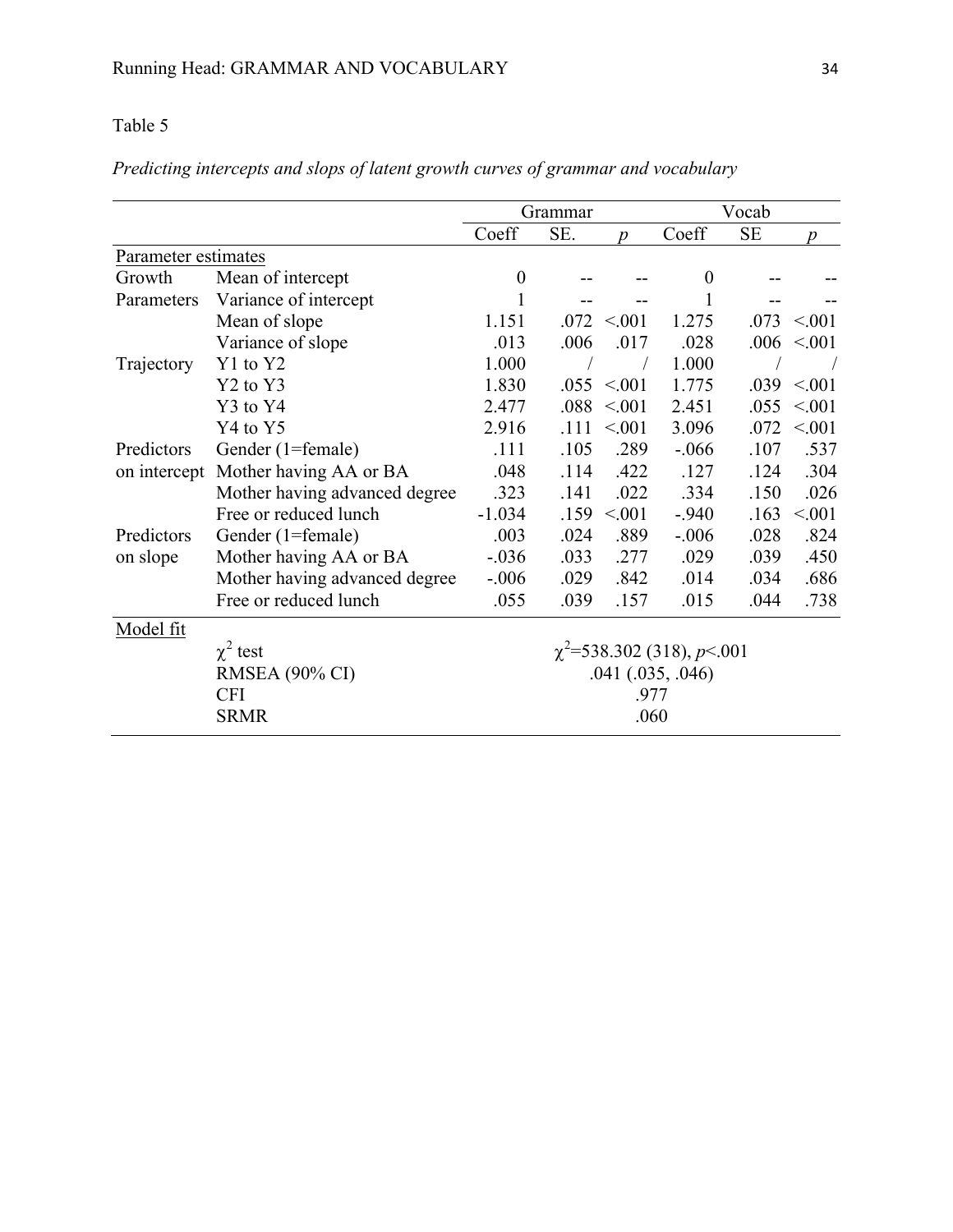

*Figure 1* Multivariate latent growth model (MLGM) depicting growth of grammar and vocabulary from preschool to grade 3

*Note.* Covariance between the same measure across different time points are included in the model, but

not depicted on the diagram.